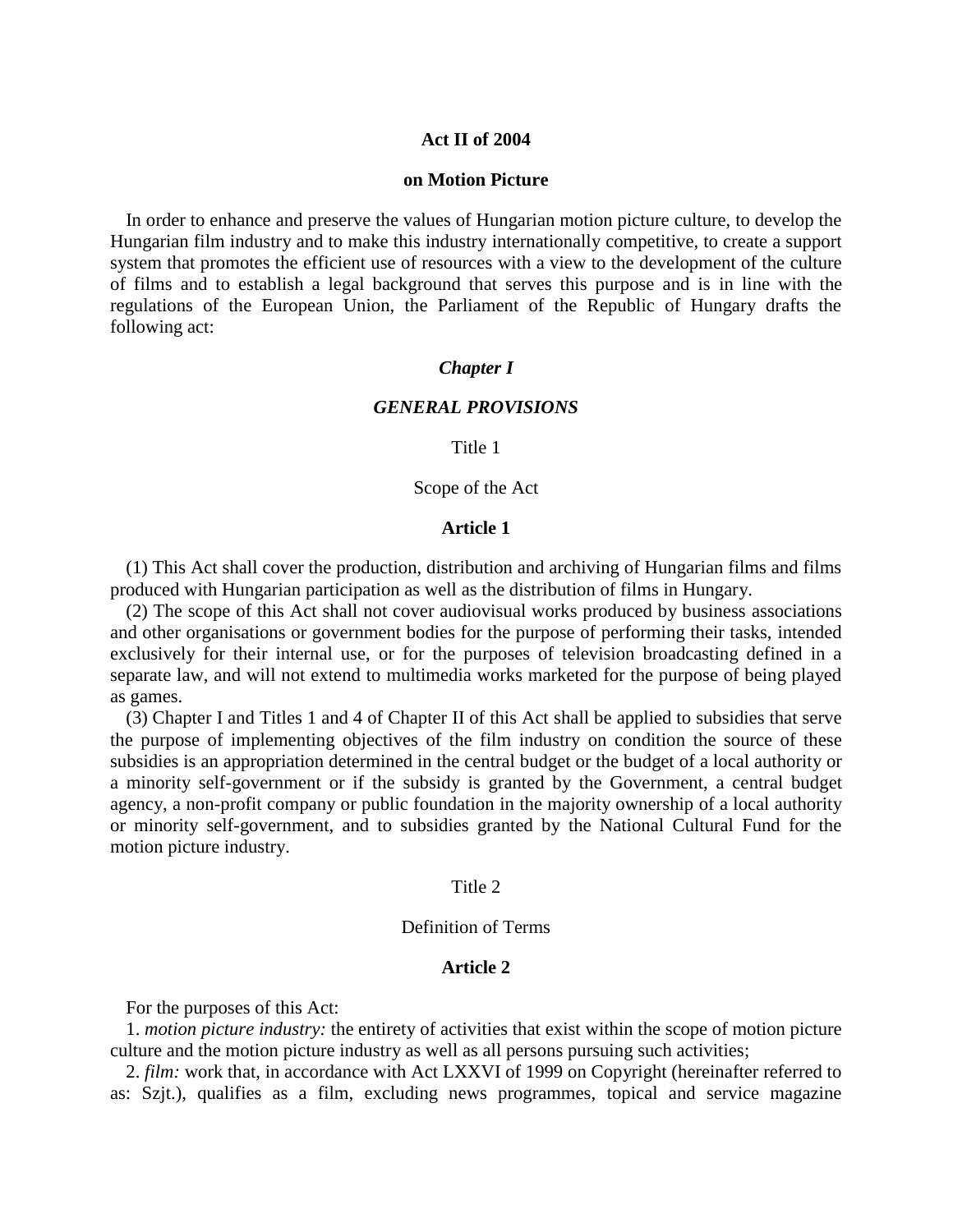programmes, sports broadcasts, talk-shows, game and quiz shows, as well as commercials that fall under the scope of the act on the basic conditions and certain limits of business advertising activities;

3. *film authors:* authors of literary and musical works produced for the purpose of film, the director of films and all persons who have contributed creatively to developing an entire film, as well as the authors of other works used in the film;

4. *film producer:* a legal person or business association without legal personality who or which initiates and organises the realisation of a film in his/her/its own name, ensuring financial and other conditions for this purpose;

5. *Hungarian film producer:* a film producer who is a legal entity or a business association without legal personality, with its registered seat in Hungary, the majority of leading officials of which are citizens of an EEA State or country that is a signatory to the European Convention on Transfrontier Television and in which citizens or legal persons of such countries have an influence that ensures majority control;

6. *co-production film:* a film produced by film producers who are subject to the jurisdiction of different states, which film qualifies to be a co-production film in line with a bilateral or multilateral international agreement or the laws of the countries concerned;

7. *a) Hungarian film:* a film in which Hungarian participation scores at least 75 points based on the table set out in Article 3;

*b) co-production film with Hungarian participation:* a co-production film in which Hungarian participation scores at least 30 points based on the table set out in Article 3 and the share of the film"s budget to be borne by the Hungarian film producer reaches twenty percent in the case of bilateral co-production or ten percent respectively in the case of multilateral co-productions, unless otherwise specified by a bilateral or multilateral international agreement;

*c) other film with Hungarian participation:* a film in which Hungarian participation scores at least 15 points based on the table set out in Article 3 and a film that is not deemed to be a coproduction film with Hungarian participation;

*d) other film:* a film in which Hungarian participation scores less than 15 points based on the table set out in Article 3;

8. *film originally produced in the Hungarian language:* a film that belongs to any of the following categories:

*a)* its original version has been presented in the Hungarian language,

*b)* it has originally been presented in two or more languages, but in terms of its duration, the part in which the original language is Hungarian is longer than any part in any other language,

*c)* it has originally been produced in the language of a minority living in Hungary, on condition the subject is related to the life or culture of that given minority of Hungary;

9. *direct subsidy:* financial allowance granted by the bodies defined in Article 1 (3) of this Act for motion picture industry purposes;

10. *indirect subsidy:* subsidy which serves the purposes of the realisation of the objectives of the motion picture industry, for which the entity providing such subsidy may be granted tax and investment benefits specified in a separate law, as well as loans supported by the state through interest subsidies which serve the objectives of the motion picture industry;

11. *normative subsidy:* subsidy that is due to a film producer or film distributor if such producers or distributors meet the conditions specified in this Act or announced by the supporting body, and which subsidy may be used by film distributors for distributing films and by film producers to produce films;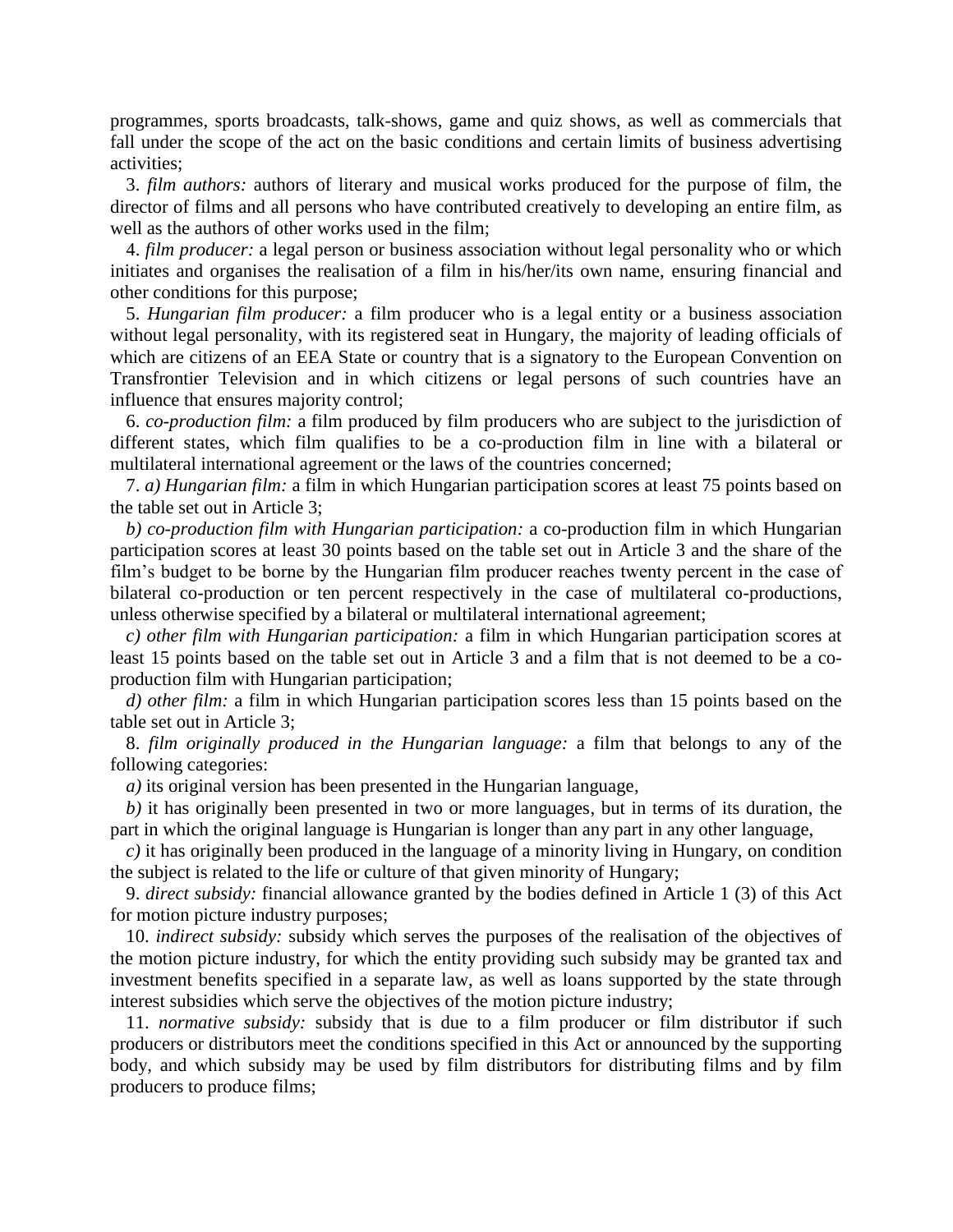12. *selective subsidy:* subsidy that is due to the film producer, film distributor or any other applicant under this Act based on the decision of the supporting body made by way of tender applications, by evaluation or individual request subject to the characteristics of the film (in particular script, budget, artistic value, the identity of the authors, producers, and actors of the film) or the nature of another objective to be supported;

13. *structural subsidy:* subsidy granted to applicants by the supporting body on a continuous basis, by assuming an obligation persisting for several budget years to promote motion picture industry objectives implemented throughout several years or in the same manner every year in accordance with this Act, provided that the applicant complies with the conditions specified by the Act and/or the supporting body throughout the entire duration of support provision;

14. *supporting body:* the organisation or institution that provides support to motion picture industry objectives as defined in Article 1 (3);

15. *film distribution:* makes the original or reproduced copies of a film accessible to the public

*a)* by distribution, or by offering films for distribution,

*b)* by operating movie theatres,

*c)* by publishing, selling, renting or renting in usufruct films on any media, particularly on video and DVD,

*d)* by importing films to EEA States for commercial purposes,

*e)* through possession for commercial purposes;

16. *movie theatre:* premises installed and used for the public presentation of films in return for an entrance fee, equipped with any visual display equipment;

17. *movie theatre operation:* business activity aimed at presenting films to the public in movie theatres;

18. *film distributor:* business association or any other organisation engaged in the distribution of films in a business-like manner;

19. *film plan development:* the total of research, production, planning and organisational work aimed at the creation, merchantability and sale, feasibility and consequent realisation of film plans and scripts;

20. *film production:* the total of author-related, organisational, financial and technical activities leading from the start of the shooting of the film up to the production of the first original copy of the film;

21. *preparation of film production:* author-related and organisational activities aimed at ensuring the necessary financial, technical and organisational conditions for film production, preceding the actual start of film production;

22. *workshop:* an authoring community established for the development of film plans and scripts, the members of which shall closely co-operate, explicitly for the purpose of developing film plans and film plan packages and for the production of films, within the framework of the business form selected by the community in question;

23. *commissioned film:* any other film with Hungarian participation or any other film that may not be granted direct subsidies under this Act, in the case of which a Hungarian undertaking participating in production is a legal person or a business association without legal personality having its registered seat in Hungary, registered in accordance with Article 27 and engaged in film production activities that do not qualify him/her/it as a film producer in respect of the given film;

24. *non-commissioned film:* all films in the production of which an undertaking that qualifies as a Hungarian film producer, with a view to the given film, participates and/or films for the production of which a Hungarian undertaking or natural person gives support;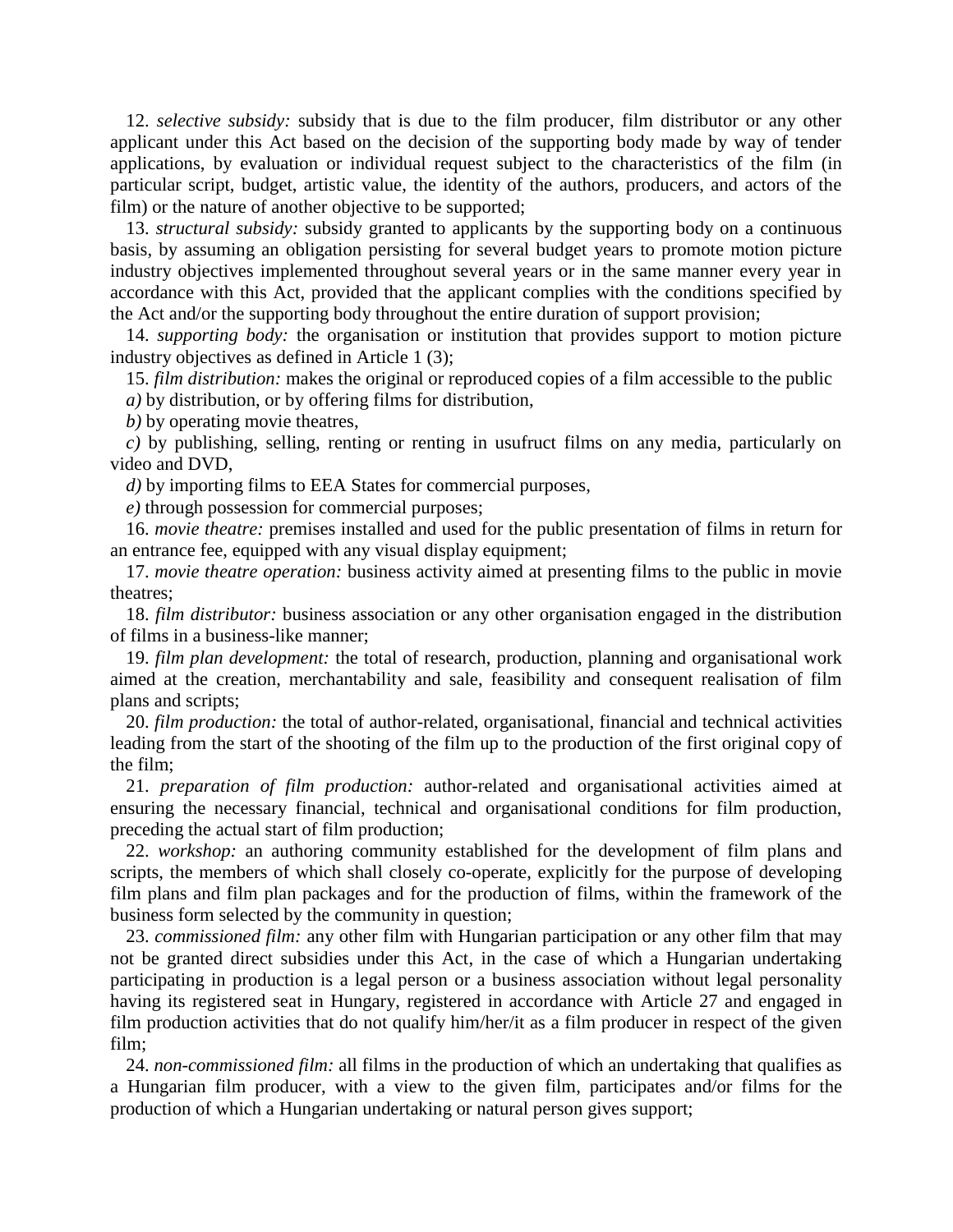25. *direct film production cost:* payment included in the budget of the given film financially settled by the producer of the film, or in the case of a commissioned film, by the Hungarian enterprise participating in production, such payment is confirmed by a receipt, and the payment conforms to the conditions set out in a separate law;

26. *national film assets:* copyrights due to the State pursuant to Article 3 of repealed Act XVI of 1884, economic copyrights due pursuant to Articles 3 and 74 of repealed Act LIV of 1921 on Copyright, economic copyrights due pursuant to Article 41 (3) of repealed Act III of 1969 on Copyright, rights of use due pursuant to Article 64 of Act LXXVI of 1999 on Copyright; furthermore the entirety of rights due to the owners of subsidiary rights as per the provisions of Article 82 of Act LXXVI of 1999 on Copyright, and the copies of the original negatives of films that are part of national film assets;

27. *EEA State:* a Member State of the European Union or another state that is party to the Agreement on the European Economic Area; as well as a state the citizen of which has equal legal status to citizens of states party to the Agreement on the European Economic Area in accordance with the international agreement between the European Community and its Member States and states not party to the Agreement on the European Economic Area;

28. *a film creating cultural value based on its genre:* feature film, short feature film, experimental film, documentary, scientific, non-fiction film, animation film, short film, television movie, television series;

29. *direct Hungarian film production cost:* the group of indirect film production costs which create tax obligations in Hungary and which conform to the requirements set out in a separate law.

#### Title 3

### Classification of Films

# **Article 3**

(1) Feature films shall be classified into one of the categories of "Hungarian film", "coproduction film with Hungarian participation', 'other film with other Hungarian participation' and "other film" according to the score achieved based on the following table:

| Hungarian elements                                    | Maximum score |
|-------------------------------------------------------|---------------|
| 1. Authors:                                           |               |
| Director                                              | 12            |
| Script writer                                         | 8             |
| Composer                                              | 4             |
| Total                                                 | 24            |
| 2. Film producer                                      |               |
| Film production company                               | 10            |
| Producer                                              |               |
| Total                                                 | 15            |
| 3. Film originally produced in the Hungarian language | 15            |
| 4. Actors (appearing in picture or sound):            |               |
| Leading actors                                        | 10            |
| Supporting actors                                     |               |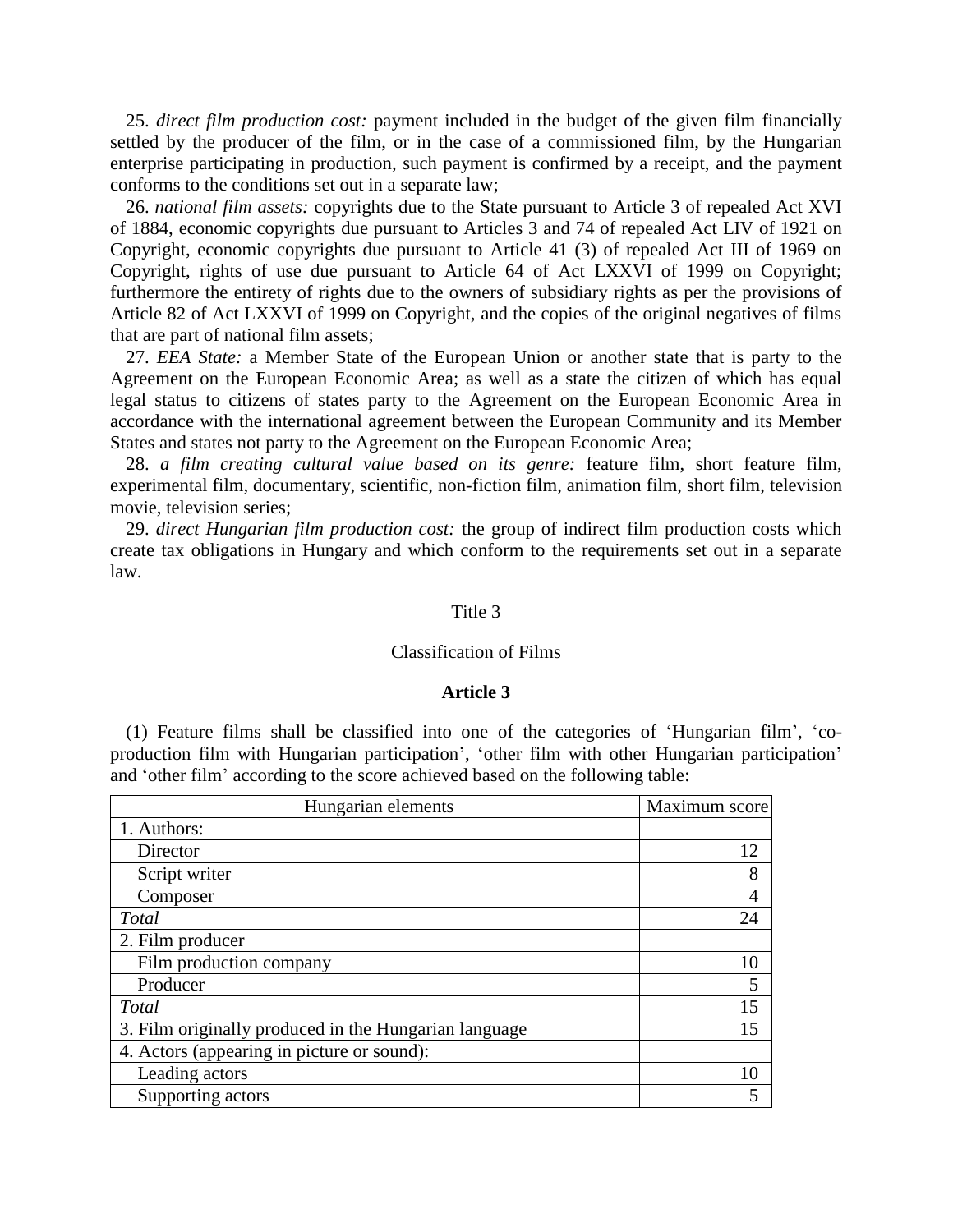| Total                                                     | 15             |
|-----------------------------------------------------------|----------------|
| 5. a) Artistic staff:                                     |                |
| Director of photography                                   | 3              |
| Editor                                                    | $\overline{2}$ |
| Production designer                                       | $\overline{c}$ |
| Costume designer                                          | $\overline{2}$ |
| Make-up artist                                            | 1              |
| $b)$ Technical staff:                                     |                |
| Sound engineer                                            | $\overline{2}$ |
| Specialist staff                                          | $\overline{2}$ |
| Workers                                                   | 1              |
| Total                                                     | 15             |
| 6. Shooting and post-production:                          |                |
| $a)$ Location where the film is made                      |                |
| Shooting locations                                        | 3              |
| Shooting laboratory (negative development and mastering)  | $\overline{2}$ |
| b) Technology used for the shooting                       |                |
| Picture                                                   | $\overline{2}$ |
| Lighting                                                  | 1              |
| <b>Technical structures</b>                               |                |
| $c)$ Sound post-production (mixing)                       | 3              |
| d) Laboratory work and electronic imaging post-production | 4              |
| Total                                                     | 16             |

(2) Animated films shall be classified into one of the categories of "Hungarian film", 'Hungarian film', 'co-production film with Hungarian participation', 'other film with other Hungarian participation" and "other film" according to the score achieved based on the following table:

| Hungarian elements                                    | Maximum score |
|-------------------------------------------------------|---------------|
| 1. Authors:                                           |               |
| Author of literary book                               | 6             |
| Character designer                                    |               |
| Storyboard writer                                     |               |
| Director                                              | 10            |
| Composer                                              | 3             |
| Total                                                 | 30            |
| 2. Film producer                                      |               |
| Film production company                               | 10            |
| Producer                                              |               |
| Total                                                 | 15            |
| 3. Film originally produced in the Hungarian language | 10            |
| 4. Characters (voice of characters)                   |               |
| 5. Artistic and technical staff:                      |               |
| Picture designer and senior picture designer          | 10            |
| Background designer                                   |               |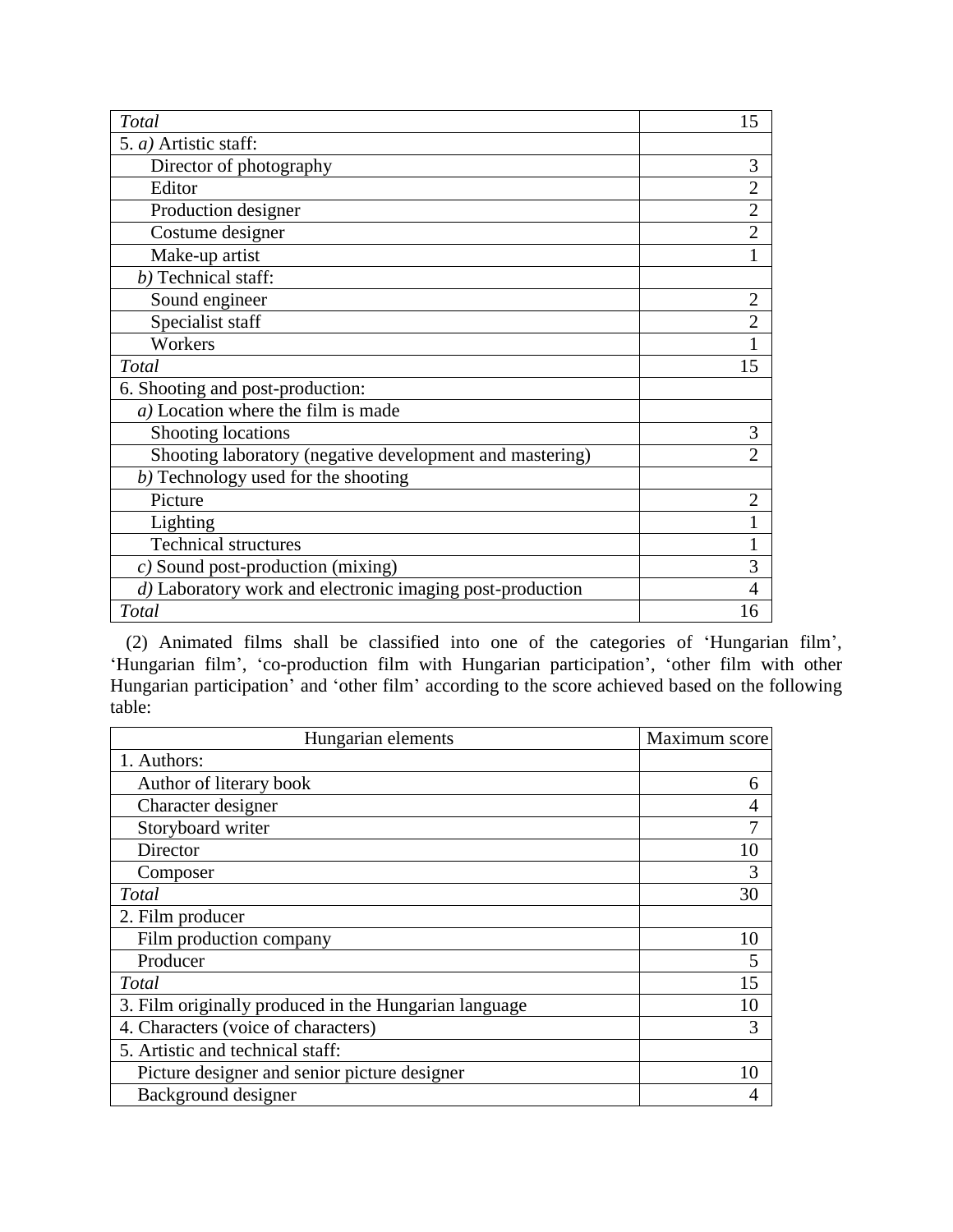| Animators          |    |
|--------------------|----|
| Painters           |    |
| Composite designer |    |
| Total              | 34 |
| 6. Post-production |    |
| Editor             |    |
| Sound engineer     |    |
| Total              |    |

(3) Documentaries and scientific, non-fiction films shall be classified into one of the categories of "Hungarian film", "co-production film with Hungarian participation", "other film with other Hungarian participation' and 'other film' according to the score achieved based on the following table:

| Hungarian elements                                            | Maximum score  |
|---------------------------------------------------------------|----------------|
| 1. Authors:                                                   |                |
| Director                                                      | 12             |
| Scriptwriter, editor or dramaturge                            | 8              |
| Composer                                                      | $\overline{4}$ |
| Total                                                         | 24             |
| 2. Film producer                                              |                |
| Film production company                                       | 10             |
| Producer                                                      | 5              |
| Total                                                         | 15             |
| 3. Film originally produced in the Hungarian language         | 13             |
| 4. Actors (appearing in picture or sound):                    | 15             |
| 5. Artistic and technical staff:                              |                |
| Director of photography                                       | 10             |
| Sound engineer                                                | 4              |
| Editor                                                        | 3              |
| Total                                                         | 17             |
| 6. Shooting and post-production:                              |                |
| $a)$ Shooting locations                                       | 6              |
| b) Technology used for the shooting                           | $\overline{2}$ |
| $c)$ Sound post-production (mixing)                           | $\overline{4}$ |
| d) Laboratory work (special effects, lighting) and electronic | $\overline{4}$ |
| imaging post-production                                       |                |
| Total                                                         | 16             |

(4) The table set out in Paragraph (3) shall apply to experimental films and other genres not controlled by this Act with the following derogations: if the highest score achievable by the film to be classified — based on actual participation by authors and conditions that can be evaluated using the table — is less than 100 points, the criterion for classification into one of the categories set out in Point 7 of Article 2, taking the achievable score as 100 %, shall be for the given film to achieve the percentage corresponding to the points determined in Article 2 (7).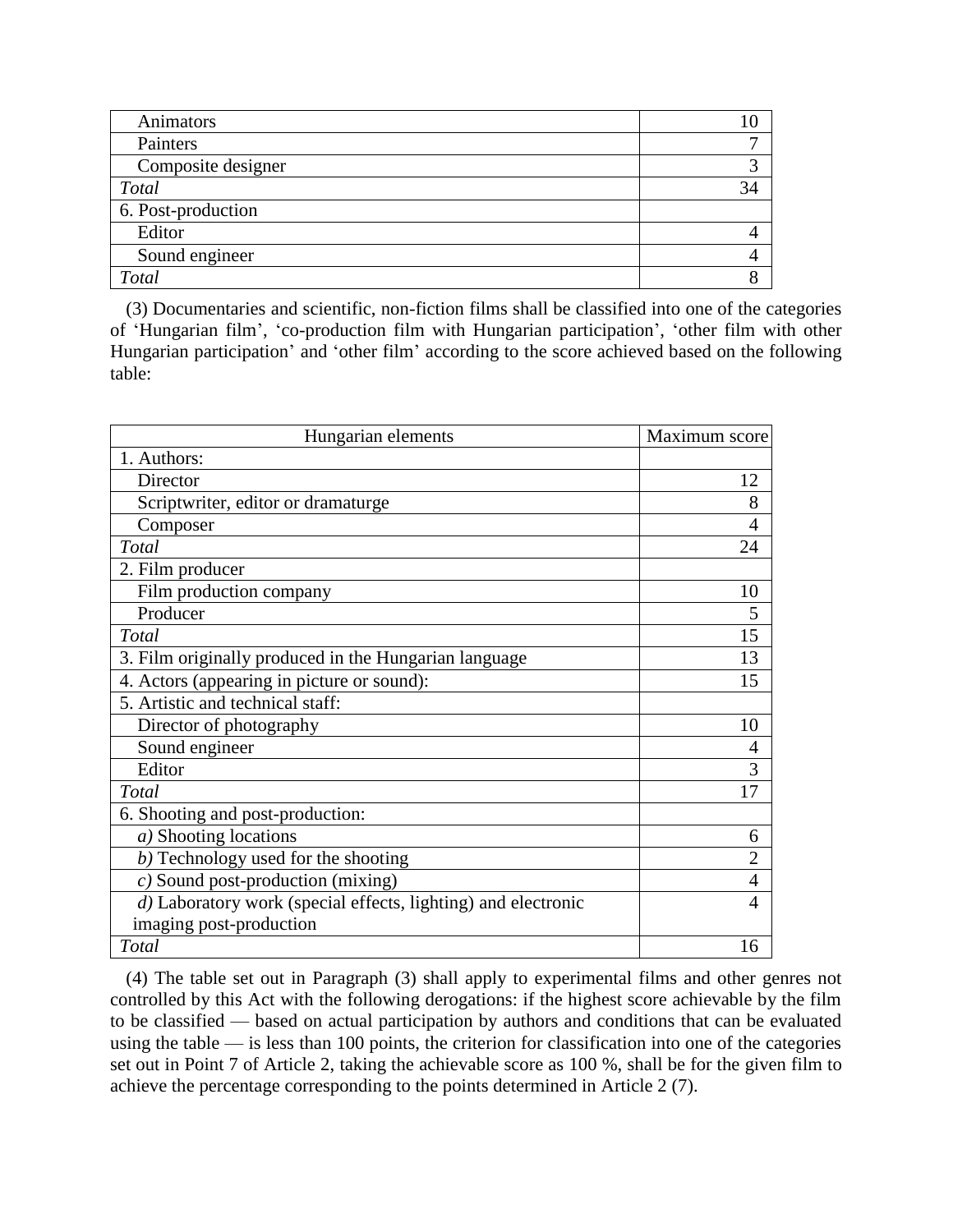(5) When calculating the points specified in this Article, the points that can be awarded for the Hungarian elements of a film shall be adjusted to the ratio of Hungarian participation within the specific elements; and, in the case of a film production company, to the contribution of the Hungarian film producer within the total film budget or to the ratio of direct film production costs arising in Hungary within the total film budget—should this latter amount be higher. If, besides the film producer, the film scores points in at least three Hungarian elements, the film producer shall be awarded the highest score achievable.

# Purpose and Principles of the Act

# **Article 4**

The purpose of this Act is:

*a)* to ensure wide access to the values of Hungarian motion picture culture and to increase the number of viewers;

*b)* to preserve and enhance the values of Hungarian motion picture culture by supporting the creation of films and artistic, scientific and education activities related to motion pictures;

*c)* to provide appropriate legal background and financial resources for Hungarian film production so that it is successful in the international and, in particular, in the European audiovisual market;

*d)* to create a professional structure that is able to ensure the production and distribution of high-standard domestic audio-visual works and the development of the Hungarian motion picture industry infrastructure by efficiently using budgetary and other resources available;

*e)* to determine the statutory and other state tasks required for the functioning of the domestic motion picture industry;

*f)* to determine the institutional framework for preserving and utilising national film assets, and in connection with this, to set a uniform framework for settling economic rights that belong to the State;

*g)* to assist and promote the establishment of international and, in particular, European relations in the motion picture industry.

## **Article 5**

(1) In order to achieve the objectives determined in this Act, the Act defines the method for providing budgetary resources and resources outside the budget required for the Hungarian motion picture culture and motion picture industry to play a domestic and international role.

(2) This Act shall be applied in a way that the professional and artistic independence of the resource distribution and institutional system of the Hungarian motion picture industry defined in the Act shall not be infringed.

(3) In the course of operating the state support system defined in this Act, efforts shall be made to use public funds efficiently and effectively, and proceedings shall be such that they ensure that the use of state subsidies is transparent and controllable.

(4) For the purposes of applying this Act and operating the state support system defined by the Act, proceedings shall be such that they promote the creation of equal opportunities for those who belong to different minorities of the society and to disabled people within the society.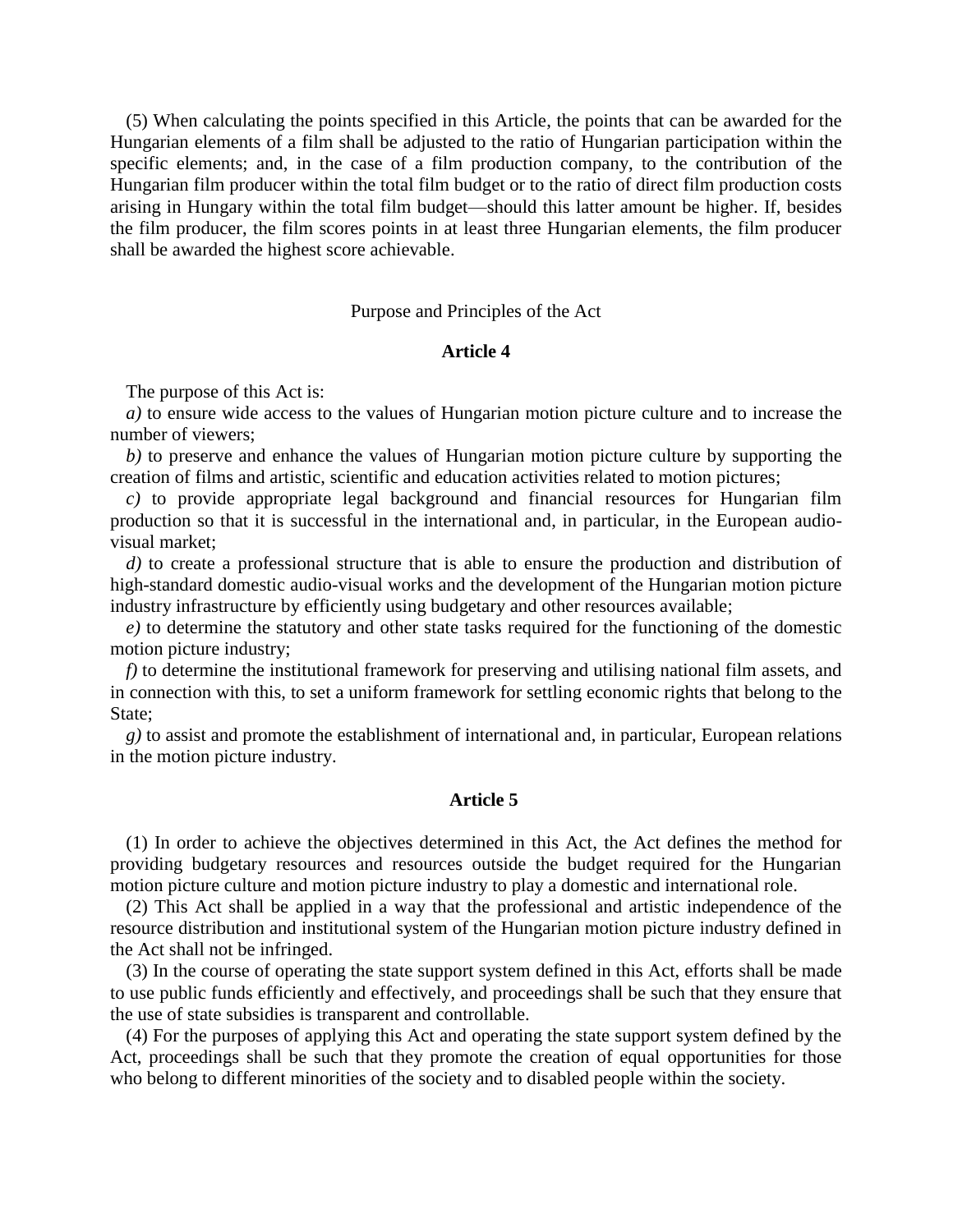## *Chapter II*

# **SUPPORT FOR MOTION PICTURE CULTURE AND THE MOTION PICTURE INDUSTRY**

### Title 1

#### Principles of the Support system

## **Article 6**

The purpose of this chapter is to determine the framework for a comprehensive support system that promotes the stability of the Hungarian motion picture industry, makes the utilisation of public funds more efficient and controllable by ensuring predictability, as well as specifies consolidated basic criteria for films and organisations of motion picture industry that receive state support. Accordingly, in the course of operating the support system, the following objectives and principles in particular shall be applied:

*a)* increasing the number of Hungarian films and films produced with Hungarian participation,

*b)* making the production and financing of films easier to plan,

*c)* ensuring that films are completed and reach the audience,

*d*) creating appropriate proportions between normative and selective subsidy components,

*e)* mobilisation of the industry"s own resources and promoting investments into the motion picture industry,

*f)* preserving the existing values of the Hungarian film culture in neighbouring countries and supporting the creation of new values.

#### **Article 7**

The sources of the support system shall consist of direct and indirect state subsidies set out in this Act.

## Title 2

#### The Motion Picture Public Foundation of Hungary

#### **Article 8**

(1) The Motion Picture Public Foundation of Hungary (hereinafter referred to as: Public Foundation) as an organisation established by the Government and organisations of the motion picture industry shall allocate the resources defined in the state budget according to the principles defined in this Act.

(2) The provisions of this Act shall also apply to the allocation of other revenues generated in the course of the operation of the Public Foundation.

(3) In the course of performing its tasks, the Public Foundation shall pay attention to serving different needs of the society and to ensuring the diversity of the Hungarian motion picture industry. Thus, it shall, in particular, provide opportunities, on the basis of equal opportunities, for presenting different generations of film producers, workshops, and trends to the broadest public possible and for promoting the realisation of the creative objectives of the above.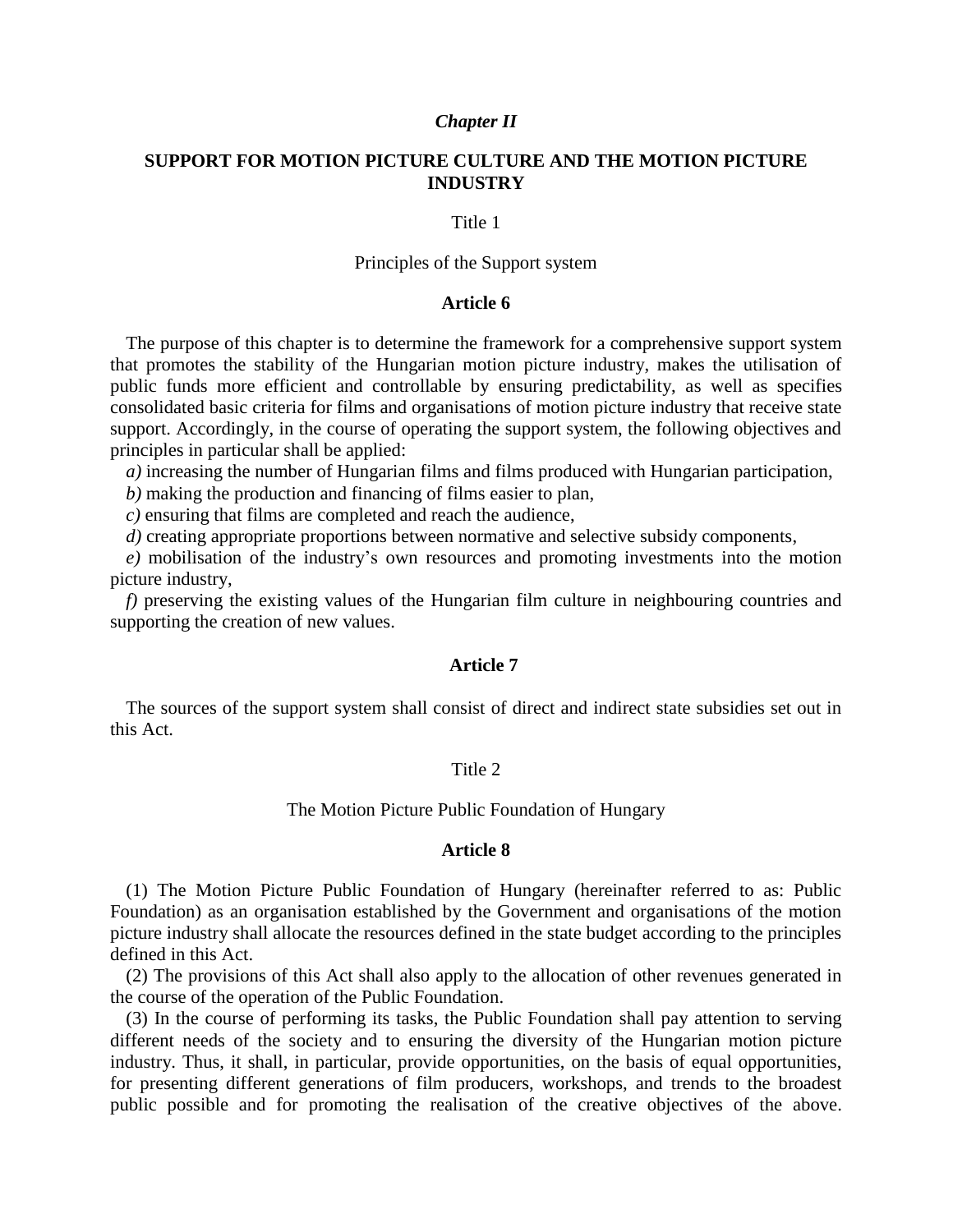Therefore, in the course of developing a related distribution system, it shall determine the proportions of each sub-area; create a balance between the perspectives of authors, film producers, distributors, and viewers as well as artistic and economic interests.

(4) The tasks of the Public Foundation shall be in particular:

*a)* to operate the system for distributing state budget resources provided to the Public Foundation and the revenue from other sources,

*b)* to elaborate principles for tender applications, with particular regard to equal opportunities for applicants, the clarity, transparency and comparability of tender applications and to the items listed below:

- ensuring the continuous presence of Hungarian films and the Hungarian film industry on domestic and the European film market as well as on markets outside of Europe,

- promoting the distribution of Hungarian and universal film culture in Hungary,

- supporting the preservation and protection of films,

- supporting training and scientific activities within the motion picture industry,

*c)* to continuously monitor and control the completion of films and the achievement of other supported objectives starting from the award of subsidies,

*d)* international representation of the film industry and maintaining international relations,

*e)* supporting Hungarian motion picture art in neighbouring countries and promoting its continuous presence on domestic and European film markets as well as on markets outside of Europe.

(5) The Public Foundation shall determine the rules that ensure the application of the principles and conditions for tender applications and support defined by this Act in its deed of foundation and/or its support regulation. The general conditions for tender applications and support set by the Public Foundation and the support regulation, which shall determine the mechanism for distributing subsidies, shall be approved by the minister in charge of culture (hereinafter referred to as: Minister) and shall be published in "Kulturális Közlöny" (Official Cultural Gazette).

(6) By 28 February each year, the Public Foundation shall publish the following in "Kulturális Közlöny" and via any other necessary channels:

*a)* its plan for tender applications for the given year, determining the objectives of the motion picture industry it wishes to support during the given year along with the limit amounts for each objective,

*b)* the system of criteria for normative subsidies set out in Articles 16-17, in accordance with Article 16 (5).

In the course of announcing tender application proceedings, the Public Foundation shall proceed in accordance with the contents of the announcements and/or shall inform the public about any changes that may become necessary, together with the reasons for such changes, in due time.

(7) The Public Foundation shall prepare an evaluation for the Minister about the utilisation of subsidies granted during the previous year by 31 March each year.

(8) The issues to be regulated by the rules of organisation and operation, the support regulation, and the asset management regulation shall be determined in the Public Foundation"s deed of foundation. The deed of foundation, the rules of organisation and operation, the support regulation, and the asset management regulation of the Public Foundation as well as other documents regulating its operation shall comply with the provisions of this Act.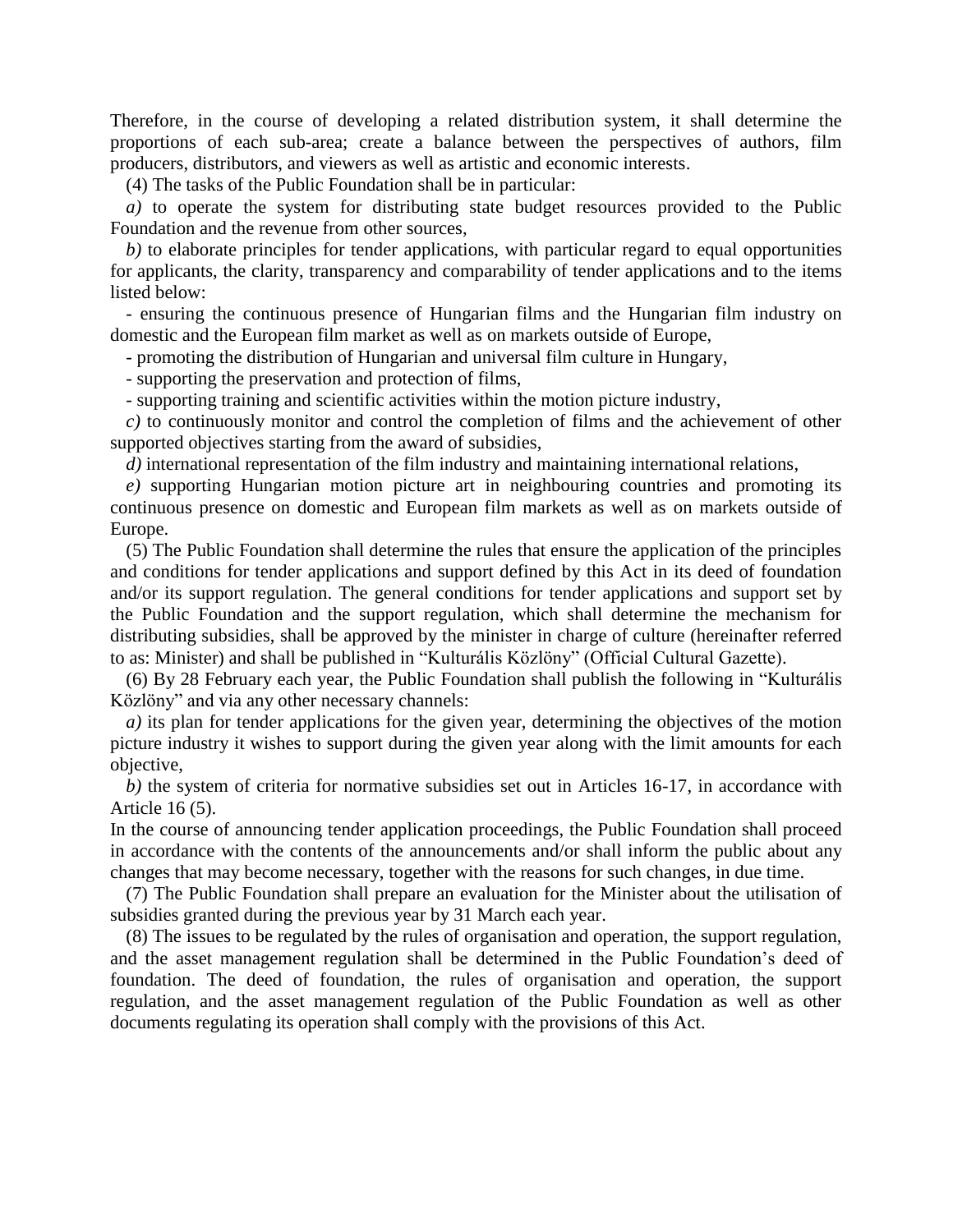# **Article 9**

(1) The executive body of the Public Foundation shall be the Board of Trustees, which shall manage the Public Foundation"s assets with exclusive powers, and shall decide on the use of assets in accordance with and in the interest of the Public Foundation"s purposes.

(2) The chairman and members of the Board of Trustees shall be appointed and nominated by the Founders and appointed by the Minister with the Government's approval. The Board of Trustees shall be appointed for a term of 3 years. The chairman and members of the Board of Trustees may be re-nominated.

## Title 3

### The Motion Picture Coordination Council

# **Article 10**

(1) In order to coordinate the utilisation of resources of the State for supporting the motion picture industry and other resources potentially usable from the audio-visual industry, the Minister shall establish the Motion Picture Coordination Council (hereinafter referred to as: Council).

(2) The Council shall be a consultation body convened by the Minister, to which the following entities will be entitled to delegate a representative:

*a)* Minister,

*b)* minister in charge of child and youth protection,

*c)* minister in charge of education,

*d)* minister in charge of information technology,

*e)* minister in charge of the environment,

*f)* Motion Picture Public Foundation of Hungary,

*g)*

*h)* National Radio and Television Commission,

*i)* National Cultural Fund,

*j)* Motion Picture Authority,

*k)* Media Desk,

*l)* public television broadcasters,

*m*) national terrestrial commercial television broadcasters,

*n)* professional organisations of the motion picture industry.

(3) The service providers specified in Points *l)-m)* of Paragraph 2 shall delegate one member each to the Council and the professional organisations specified in Point *n)* shall delegate three members altogether in such a way that the creators, film producers and film distributors are represented by one member each.

#### **Article 11**

(1) The following shall belong to the Council"s scope of authority:

*a)* coordination of tender applications that provide subsidies for the motion picture industry,

*b)* preparation of the calendar for tender applications in the motion picture industry,

*c)* organising joint tender applications for organisations participating in the Council,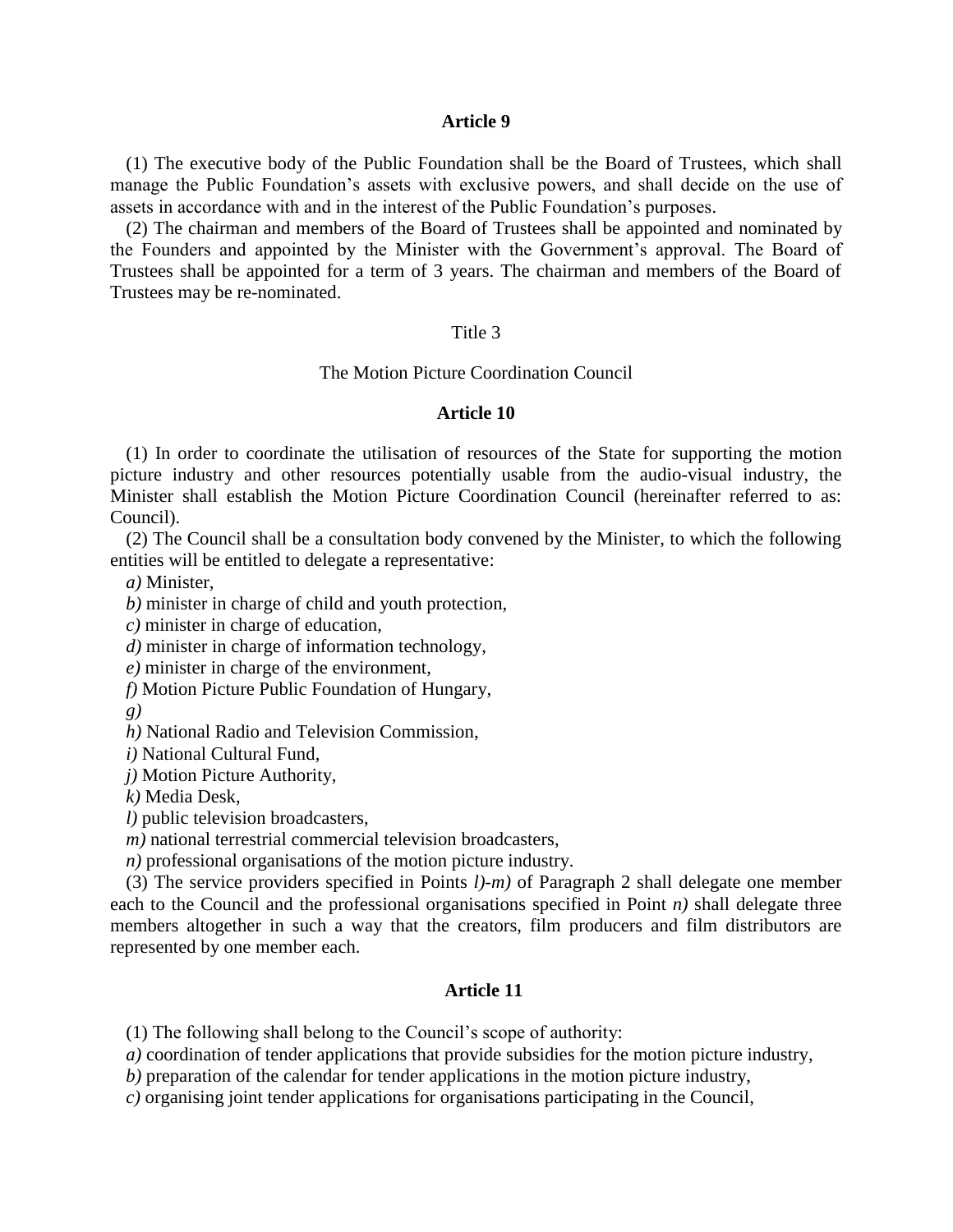*d*) facilitating involvement in the tender application system of the international motion picture industry,

*e)* preparation of concepts concerning the further development of the system of state subsidies for the motion picture industry.

(2) The Council shall make decisions in the form of agreements between members and recommendations.

(3) The administrative tasks related to the operation of the Council shall be performed by the Motion Picture Authority; otherwise the Council shall determine its own rules of proceedings and publish these in "Kulturális Közlöny". The funding required for the Council"s operation shall be provided in the budget of the Motion Picture Authority.

### Title 4

The Rules of Allocating Subsidies

## **Article 12**

(1) Types of direct subsidies to the motion picture industry:

*a)* selective subsidy,

*b)* normative subsidy,

*c)* structural subsidy.

(2) Within the subsidy types defined in Paragraph 1, bodies that provide subsidies may grant refundable or non-refundable subsidies. For refundable subsidies, the supporting bodies shall determine the method and amounts of such refunds.

(3) Based on this Act, subsidies may be granted for the purposes of the following film industry activities:

*a)* film plan development,

*b)* preparation of film production,

*c)* film production,

*d)* film distribution,

*e)* film copy renovation and archiving,

*f)* research and training in the motion picture industry,

*g)* organising and attending events in the motion picture industry,

*h)* preparing and releasing publications in the motion picture industry,

*i)* infrastructure development.

(4) With regard to reaching the maximum limit (maximum extent) of the state subsidies granted for the activities determined in Paragraph (3), all motion picture state subsidies shall be taken into account regardless of the number of the actual supporting bodies. The state subsidy of films that receive subsidies for the preparation of film production shall be taken into account when calculating the subsidy limits determined in Article 13.

(5) The Motion Picture Public Foundation of Hungary shall grant subsidies for all of the activities defined in Paragraph (3). Other supporting bodies may support activities of the motion picture industry at their discretion.

(6) The Public Foundation shall spend the majority of direct subsidies provided by it on supporting the production of full-length feature, documentary, popular scientific and animated films.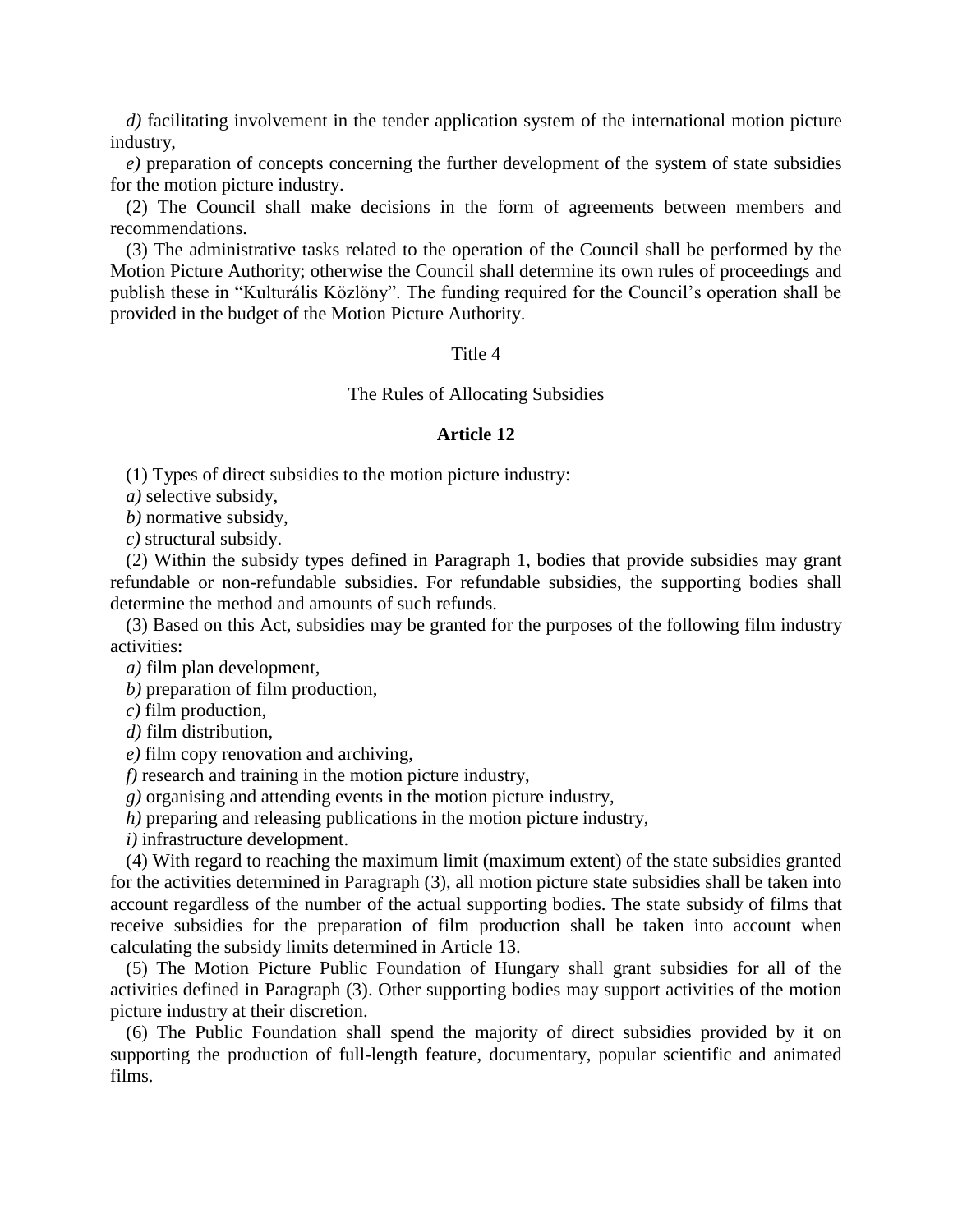(7) In order to ensure widespread access to the values of the Hungarian motion picture culture and to ensure an increase in the number of viewers, the Public Foundation shall pay special attention to supporting film distribution.

(8) No subsidy under this Act shall be granted to activities that are aimed at the production, distribution, and archiving of films that are to be classified in Category V in accordance with Article 21. Furthermore, no indirect subsidy shall be granted to television movies or television series primarily based on entertainment-oriented presentation of real-life persons and events, which represent no artistic value (reality shows) or to fictional film series that are broadcast several times per week consisting of more than twenty episodes, which, due to their unfinished dramaturgy, can be continued without end and which do not establish cultural value (soap operas).

(9) Indirect state subsidy under this Act shall be adjusted to the direct costs of film production and to direct Hungarian film production costs.

(10) The basis for the indirect state subsidy of a film is 100% of direct film production costs, if at least 80% of direct production costs of the film qualify as direct Hungarian film production costs. In the case of films that do not reach this ratio, the basis for the indirect state subsidy is the amount of direct Hungarian film production costs multiplied by 1.25.

## **Article 12/A**

(1) Direct and indirect subsidies under this Act for purposes of film production shall be granted only to films that meet the cultural requirements set out in Article 12/B.

(2) Direct subsidies for purposes of film distribution under this Act shall be granted only in relation to films that meet the cultural requirements set out in Article 12/B.

## **Article 12/B**

A film shall meet cultural requirements if it scores at least 16 points based on the criteria established in the table below, in such a way that it scores points in at least four out of categories *a)-n)*, and

*a)* shall be considered a European co-production film, as determined in a separate law, if the co-production is made with Hungarian participation,

or

*b)* fulfils at least 2 of the criteria listed in Points *a)-h)*:

|               | Cultural content                                                                | Awardable<br>points |
|---------------|---------------------------------------------------------------------------------|---------------------|
| a)            | the topic of the film or the work that serves as the basis for the film is      |                     |
|               | based on a story (event) that is part of Hungarian or European culture, or is   |                     |
|               | related to the presentation or reworking of a story (event) that is significant |                     |
|               | from a historical, mythological or religious aspect;                            |                     |
| (b)           | the topic of the film or the work that serves as basis for the film features    |                     |
|               | persons or characters who are related to Hungarian or European culture, or      |                     |
|               | are significant due to their relation to history, society or religion;          |                     |
| $\mathcal{C}$ | the film presents Hungarian or European traditions and lifestyles or            |                     |
|               | promotes certain elements of these traditions and lifestyles;                   |                     |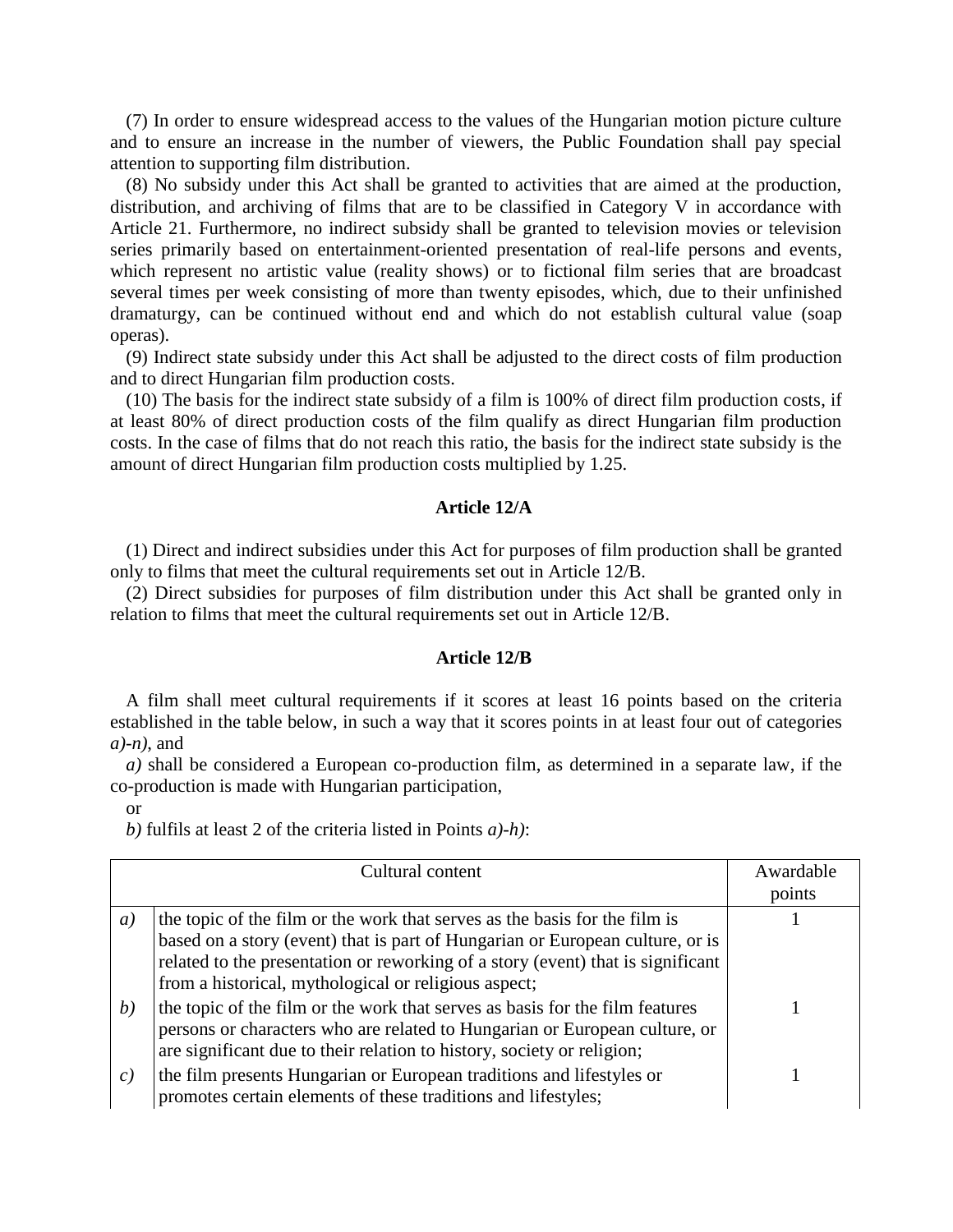| $\left( d\right)$ | the film is set at a Hungarian location or (an) other European location(s) or<br>a related cultural setting, or its imagery presents a Hungarian location or<br>(an) other European location(s) (city, region) or presents typical Hungarian<br>or European cultural motifs;                |                  |
|-------------------|---------------------------------------------------------------------------------------------------------------------------------------------------------------------------------------------------------------------------------------------------------------------------------------------|------------------|
| e)                | the script of the film or the work that serves as basis for the film is based<br>on the adaptation of a literary or other work of cultural value (works of<br>applied and fine art, musical composition, etc.);                                                                             | 1                |
| f                 | the topic of the film or the material that serves as basis for the film is<br>focused on an issue that is relevant to Hungarian society or other European<br>societies from a cultural, sociological or political aspect;                                                                   | 1                |
| g)                | the film reflects or presents certain significant Hungarian or European<br>values—in particular: cultural diversity, respect for cultural traditions,<br>respect for the institution of the family, solidarity, equality, protection of<br>minorities, tolerance, environmental protection; | 1                |
| h)                | the film serves the better understanding of and familiarity with Hungarian<br>and European culture and identity.                                                                                                                                                                            | 1                |
|                   | Production criteria                                                                                                                                                                                                                                                                         |                  |
| $\left(i\right)$  | a film creating cultural value based on its genre;                                                                                                                                                                                                                                          | $\overline{4}$   |
| j)                | contributors to the film include Hungarian citizens or citizens of other EEA                                                                                                                                                                                                                | 1 point for each |
|                   | States, or citizens of non-EEA States who won awards at international film                                                                                                                                                                                                                  | 2 categories     |
|                   | festivals in their capacity as a:                                                                                                                                                                                                                                                           | fulfilled,       |
|                   | <i>ja</i> ) director,                                                                                                                                                                                                                                                                       | maximum 6        |
|                   | $jb)$ producer,                                                                                                                                                                                                                                                                             | points           |
|                   | $jc$ ) director of photography,                                                                                                                                                                                                                                                             |                  |
|                   | $jd$ ) script writer,                                                                                                                                                                                                                                                                       |                  |
|                   | je) leading and supporting actors,                                                                                                                                                                                                                                                          |                  |
|                   | <i>jf</i> ) composer,                                                                                                                                                                                                                                                                       |                  |
|                   | jg) production designer,                                                                                                                                                                                                                                                                    |                  |
|                   | $jh)$ costume designer,                                                                                                                                                                                                                                                                     |                  |
|                   | ji) editor,                                                                                                                                                                                                                                                                                 |                  |
|                   | $jj$ ) make-up artist,                                                                                                                                                                                                                                                                      |                  |
|                   | $jk$ ) senior production manager/production manager or                                                                                                                                                                                                                                      |                  |
|                   | <i>il</i> ) post-production manager (audio/visual/digital);                                                                                                                                                                                                                                 |                  |
| k)                | the final version of the film is produced in the language of an EEA State;                                                                                                                                                                                                                  | 4                |
| l)                | At least 51% of the participants of the film $-$ with the exception of                                                                                                                                                                                                                      | $\overline{4}$   |
|                   | contributors who scored points in accordance with Point $j$ ) — are citizens                                                                                                                                                                                                                |                  |
|                   | of an EEA State or the film in question is a co-production that does not                                                                                                                                                                                                                    |                  |
|                   | qualify as a European co-production film;                                                                                                                                                                                                                                                   |                  |
| m)                | The shooting location is in Hungary;                                                                                                                                                                                                                                                        | 3                |
| n)                | The preparation of film production or the post-production takes place in                                                                                                                                                                                                                    | 3                |
|                   | Hungary.                                                                                                                                                                                                                                                                                    |                  |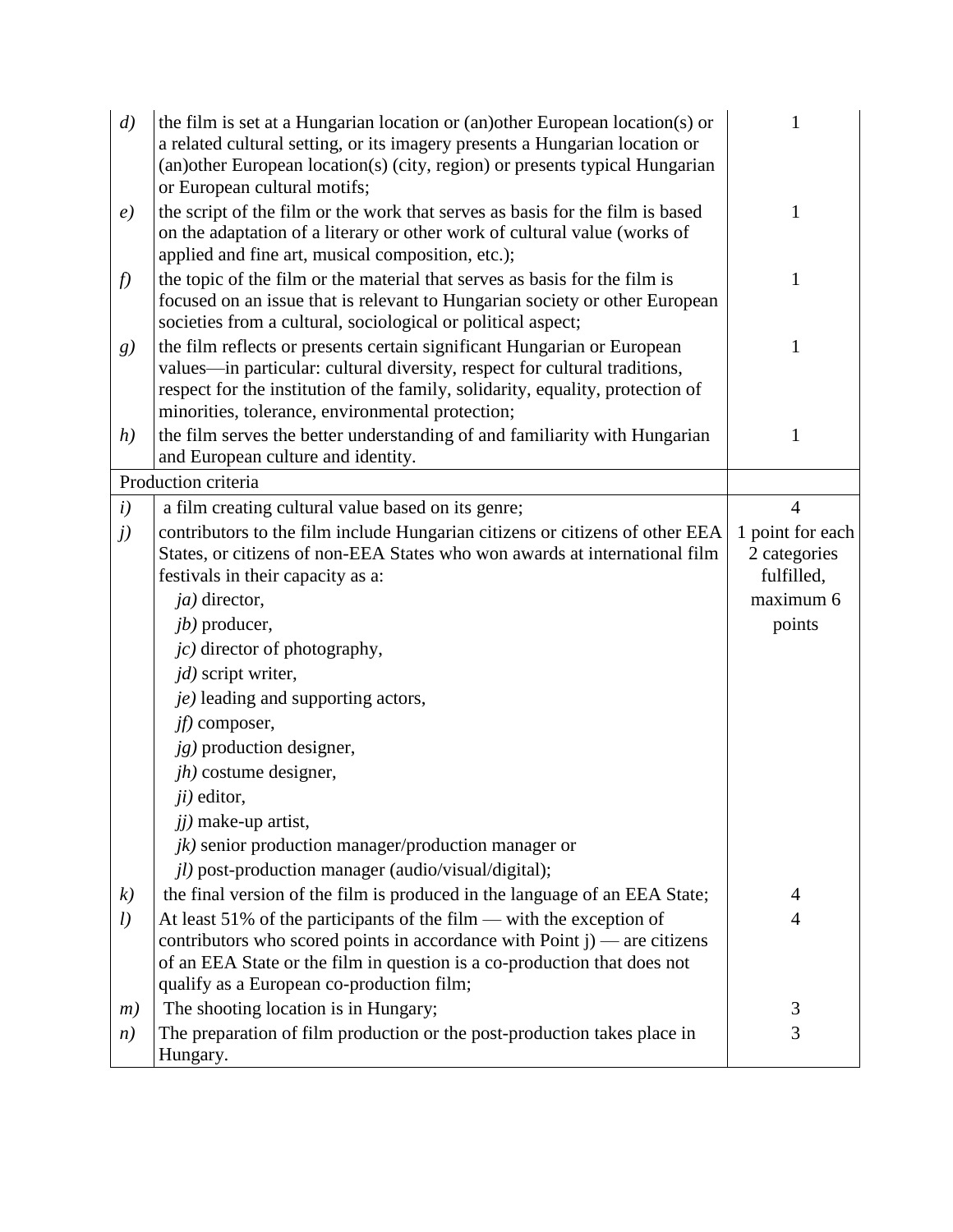#### **Article 13**

(1) Unless this Act states otherwise, in the case of any film the extent of direct and indirect subsidies shall not exceed 50% of the production budget of the film, or in the case of a coproduction film 50% of the Hungarian contribution.

(2) In the case of Hungarian films produced for movie theatre screening — in the genres of feature film, feature-length documentary, popular scientific and animation film — the extent of direct and indirect subsidies shall not exceed 90% of the production budget of the film, or, in the case of co-production films produced with Hungarian participation, 90% of the Hungarian contribution, on condition the production budget of the film in the case of Hungarian films does not exceed HUF 237 million or, in the case of co-production films produced with Hungarian participation, HUF 467 million.

(3) In the case of Hungarian films, the extent of direct and indirect subsidies shall not exceed 90% of the production budget of the film, or, in the case of co-production films produced with Hungarian participation, 90% of the Hungarian contribution, on condition the film has originally been produced in the Hungarian language, furthermore, if it is likely that the production budget of the film shall not be recovered even through total revenues from all channels of distribution have come in. If the production budget of the film is recovered during distribution, then the amount over the production budget shall be repaid to the organisation providing the direct subsidy or, in the case of multiple organisations, the proportionate amount, respectively, to the extent of the subsidy provided.

(4) In the case of documentaries, animation films, scientific, non-fiction films, experimental films or short films, the extent of direct and indirect subsidies may reach 100% of the production budget of the film, or, in the case of co-production films produced with Hungarian participation, 100% of the Hungarian contribution, if the resources necessary for producing such a film, which contributes to cultural diversity, cannot be ensured through other means. This rule shall not be applied to feature films produced for movie theatre screening.

(5) The value limit set out in Paragraph (2) increases per annum

*a)* in the case of Hungarian films, with the rate of the industrial production index published by the Hungarian Central Statistical Office with reference to the previous calendar year,

*b)* in the case of co-production films produced with Hungarian participation — taking into account the ratio of Hungarian and non-Hungarian cooperation —, with the rate of the price index specified in Point *a)* and the inflation of the Euro Zone.

The reviewed value limits are set out by the Budget Act.

(6) When determining the value limits specified in Paragraph (2), the submission of the first tender application for state subsidy in relation to film production shall prevail, which

*a)* in the case of direct state subsidy, is the date of the announcement of the call for tender application or, in the case of subsidies not granted through tendering, the date of the submission of the individual subsidy application,

*b)* in the case of indirect state subsidy, is the date of the submission of the request related to determining entitlement to the subsidy.

(7) The supported entity shall spend at least 60% of the direct subsidy in Hungary. The supporting body is entitled to stipulate a higher referent percentage; however, this shall not exceed 80% of the subsidy provided. If the script of the film calls for shooting on the original locations, then the supporting body may allow for maximum 60% of the subsidy provided to be spent outside of Hungary.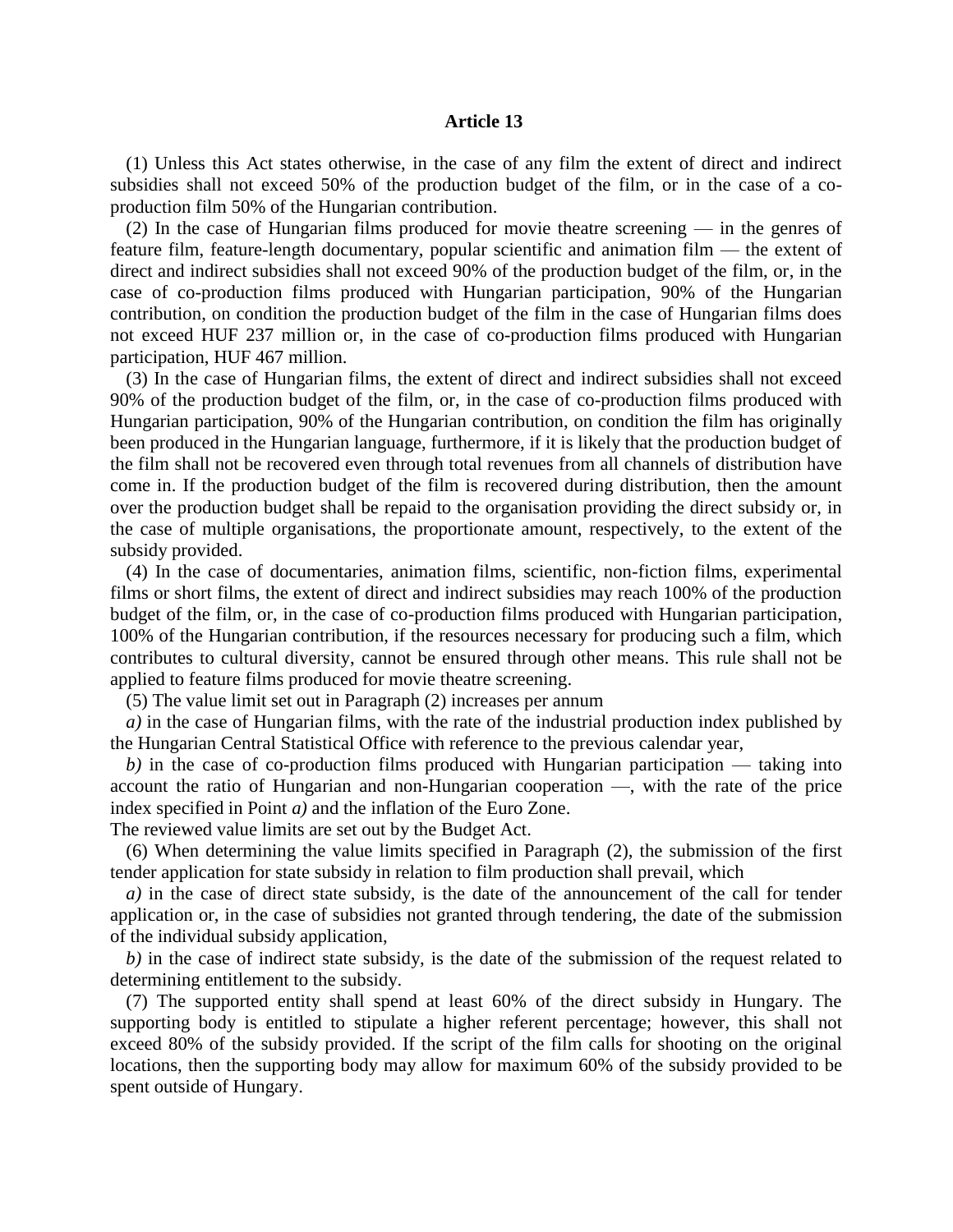(8) Unless the statutes state otherwise, the Hungarian producer of the co-production film with Hungarian participation is entitled to equal rights and must meet the same obligations as the producer of any Hungarian film.

# **Article 14**

(1) Persons and organisations defined in Article 27 and registered by the Motion Picture Authority may receive direct and indirect subsidies defined by this Act if they comply with the provisions of the Act and the conditions determined by the supporting body.

(2) For activities set out in Points *b)-c)* of Article 12 (3), direct subsidies may be granted only to film producers, while for activities described in Point *d)*, only to film distributors.

(3) No direct or indirect subsidy shall be granted to:

*a)* any party who has not been registered by the Motion Picture Authority in the register specified in Article 27 or has been deleted from the said register,

*b)* those that have outstanding debts towards the State in the form of taxes, contributions or other payables,

*c)* those that have not fulfilled their obligation to provide a mandatory copy for archiving, in accordance with the relevant piece of legislation,

*d*) those who have not accounted for the use of a subsidy granted by the supporting body, those whose settlement of accounts has not been accepted by the supporting body, or those who have overdue unpaid liabilities to the supporting body,

*e)* organisations the leading officials or owners of which include a person who, during a period of three years preceding the date of the submission of the application for subsidy, has been the leading official of an organisation which has not accounted, to the supporting body, for the use of direct subsidies during the term of his/her service as leading official or its settlement of accounts has not been accepted by the supporting body,

*f*) an organisation the owners of which include an organisation that has not accounted, to the supporting body, for direct subsidy used during a period of three years preceding the date of the submission of the subsidy application or such settlement of accounts has not been accepted by the supporting body,

*g)* against whom bankruptcy, liquidation or winding-up proceedings are in progress,

*h*) one who does not meet the requirements of orderly labour relations as set out in a separate law,

*i)* any legal person or any business association without legal personality with a registered seat in the Republic of Hungary or in any of the EEA States which legal person or business association has no registered place of business in Hungary at the time of the disbursement of the state subsidy at the latest.

(4) The supporting body may grant an exemption from the condition for exclusion specified in Point d) of Paragraph (3) after three years following the expiry of the reporting deadline the earliest. In the case of overdue payment obligations that have not been settled, no such exemption may be granted until such obligations are settled.

(5)

(6) Direct subsidy shall only be granted following a concluded agreement between the supported organisation and the supporting body. If the supported objective should fail to be achieved due to a breach of contract on the part of the supported organisation, the supported organisation shall be obligated to repay the amount of the subsidy to the supporting body.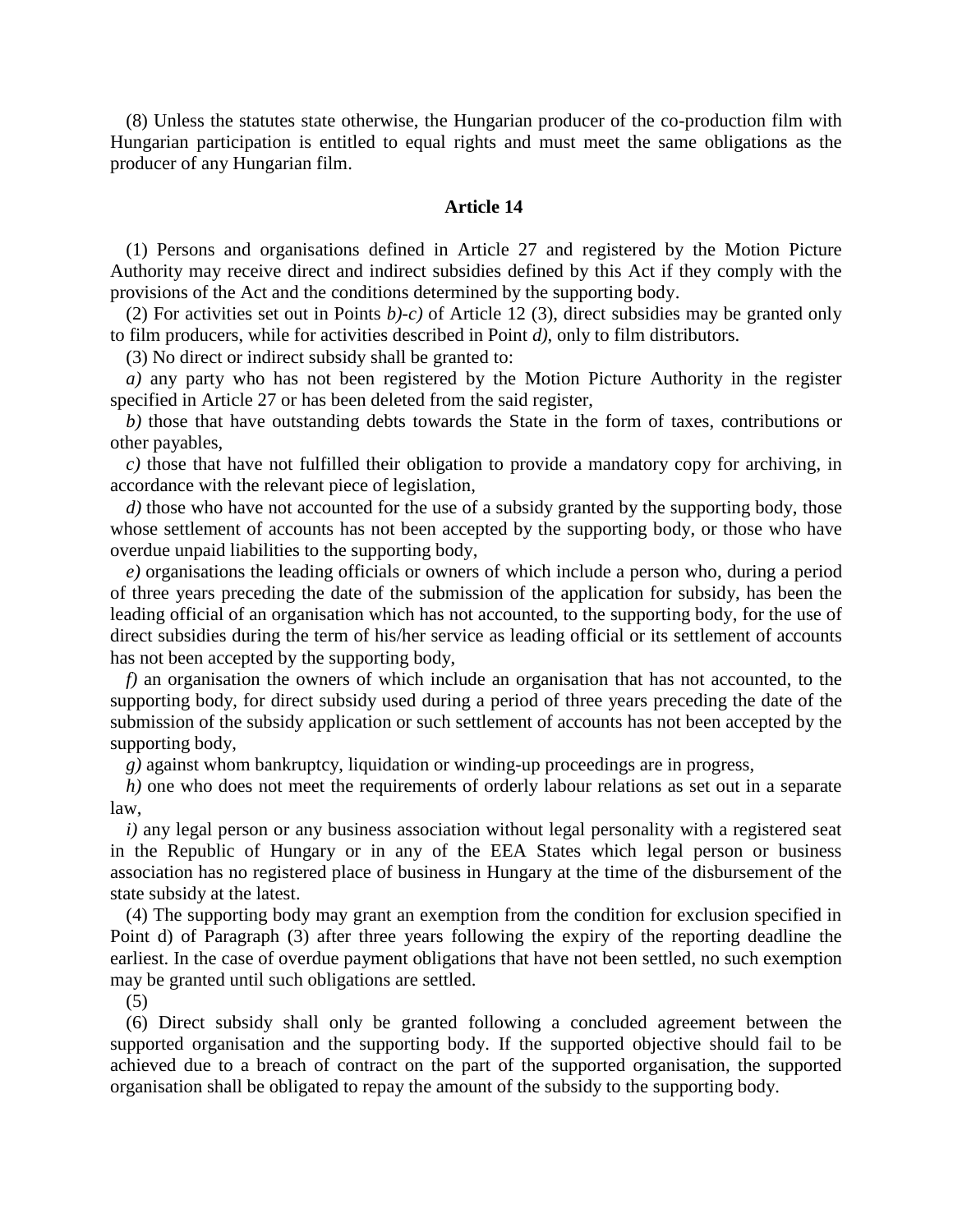## **Article 14/A**

(1) No direct subsidy shall be granted to officers of a supporting body who decide on subsidies and to relatives of such persons as listed in Point b) of Article 685 of the Hungarian Civil Code. Furthermore, no direct subsidy shall be granted to a tendering organisation in which the persons mentioned above are officials with authorisation to represent the said organisation or in which organisation such persons have significant influencing interest as set out by Act CXLIV of 1997 on Business Associations.

(2) No direct subsidy shall be granted to any film the author of which, in accordance with the Szjt., is a senior official of a supporting body that makes decisions regarding subsidies or the close relative of such a person, as listed in Point b) of Article 685 of the Hungarian Civil Code.

(3) Unless this Act states otherwise, officials of the supporting body who make decisions regarding subsidies or make recommendations on subsidies shall not participate in the consideration of the subsidy application if they or their close relatives, as listed in Point b) of Article 685 of the Hungarian Civil Code, are in an employment relationship with the tendering party or, alternatively, if they, personally or through a business association for which they are authorised to sign, are in any other legal relationship, with the tendering party, aimed at employment.

(4) The officials of the supporting body who make recommendations on subsidies shall report, to the decision makers of the supporting body, all and any circumstances that relate to personal relationships with the tendering party along with their recommendation concerning the decision.

(5) The officials concerned shall submit written statements regarding the conflict of interest prior to the consideration of the related application. If the executive concerned or the provider of the recommendation makes false statements with regard to the issue of conflict of interest or provides false data, then his/her appointment shall be terminated by force of law.

(6) If the law sets out a different regulation re conflict of interest concerning the given supporting body, then the stricter of the two regulations shall be applied.

## **Article 15**

(1) Selective subsidies may be granted by way of applications in the case of activities defined in Points a)-e) of Article 12 (3). Unless otherwise stated by law, a supporting body may grant individual subsidies to the extent of, and subject to, the conditions specified in its support regulation if the realisation of objectives selected earlier by way of application cannot be otherwise ensured.

(2) Selective subsidies for the purpose of producing films may be disbursed only if the supporting body has established that the film producer who requests a subsidy has

*a)* a production plan and budget at an appropriate level of completion required for starting production,

*b)* collateral for the budget for producing the film (calculated without the amount of subsidy requested),

*c)* consent from holders of author"s and neighbouring rights for film dramatisation and the distribution of the film, and/or contracts pertaining to this.

(3) In addition to the conditions defined in Points a) and b) of Paragraph (2), selective subsidies may be disbursed for the production of co-production films with Hungarian participation only if the Hungarian film producer has title of ownership to the first original negative or an original copy suitable for the reproduction of the film and/or is entitled to make a copy thereof suitable for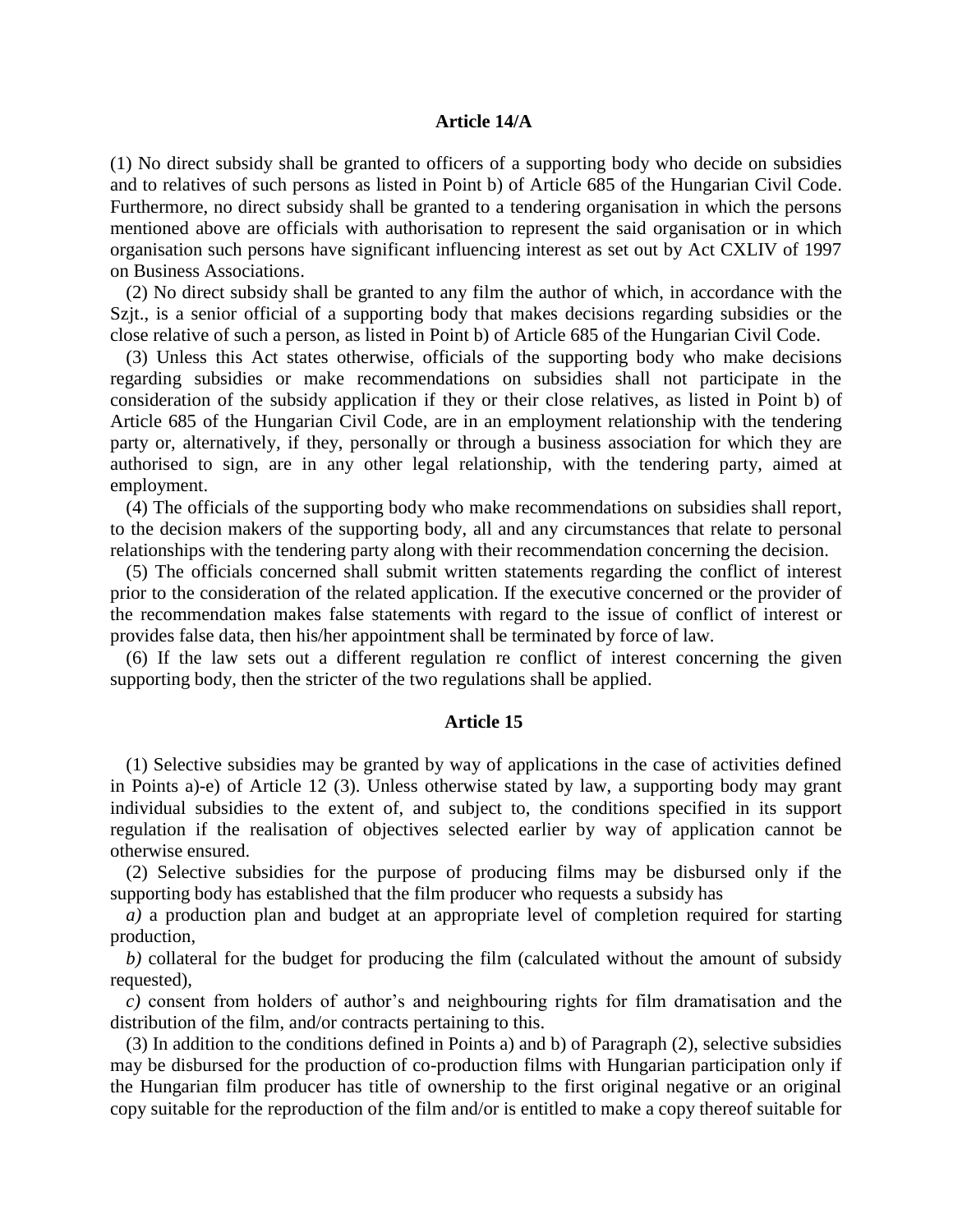screening. In the case of co-production films with Hungarian participation, the condition defined in Point c) of Paragraph (2) shall be met in respect of one of the producers of the film.

(4) The supporting body shall make its decisions in possession of accurate information on the works supported and/or the tender applications through carefully considering all circumstances. The supporting body shall continuously monitor and control the realisation of the objective supported and will, in accordance with this Act, take all measures that ensure completion of the production of the films supported.

## **Article 16**

(1) A producer shall be entitled to normative subsidy if the film produced by the producer or directed by the director employed by the film producer reaches the number of movie theatre viewers defined by the supporting body or is invited to or nominated at or receives an award at film festivals specified by the supporting body.

(2) Film producers will become entitled to normative subsidy at the time of producing their new films. If the producer of the film that serves as the basis of normative subsidy (reference film) employs the director of the reference film for producing his/her next film as well, the producer shall be entitled to the total of the normative subsidy, which shall be spent on producing the new film. If the producer of the reference film does not employ the director of the reference film for producing his/her new film, the producer of the reference film and the producer of the new film directed by that director shall be entitled to normative subsidy at a proportion of 50% each, which they shall both spend on producing their new films.

(3) Film producers may use normative subsidies only once for film production with reference to each reference film with the following exception: if the total amount of the subsidy has not been used for producing the new film, the given producers will become entitled to the remaining balance at the time of producing the next film or films, provided that the conditions for eligibility set out in Paragraph (2) prevail. The supporting body shall be entitled to make the rate of normative subsidy conditional on the proportion of Hungarian participation realised in the film forming the subject matter of support, which shall be calculated based on the tables set out in Article 3.

(4) Film producers shall be entitled to normative subsidy on the basis of meeting certain production criteria if the film producer fulfils the conditions determined by the supporting body defined in relation to the production budget of the film.

(5) The supporting body shall publish the rate and limit amount of normative subsidies that may be requested by film producers in the given year as well as the proportion of these amounts, the system of production conditions, movie theatre viewer numbers and film festivals that serve as the basis of subsidies, thereby determining the conditions of eligibility for each festival.

#### **Article 17**

(1) Film distributors shall be entitled to normative subsidies for the distribution of Hungarian films and co-production films with Hungarian participation, as well as for the distribution of films classified as "art movies" and for the operation of movie theatres classified as "art movie theatres".

(2) The supporting body shall publish the rate of normative subsidies that may be requested by film distributors during the given year on an annual basis, thereby determining the conditions of eligibility.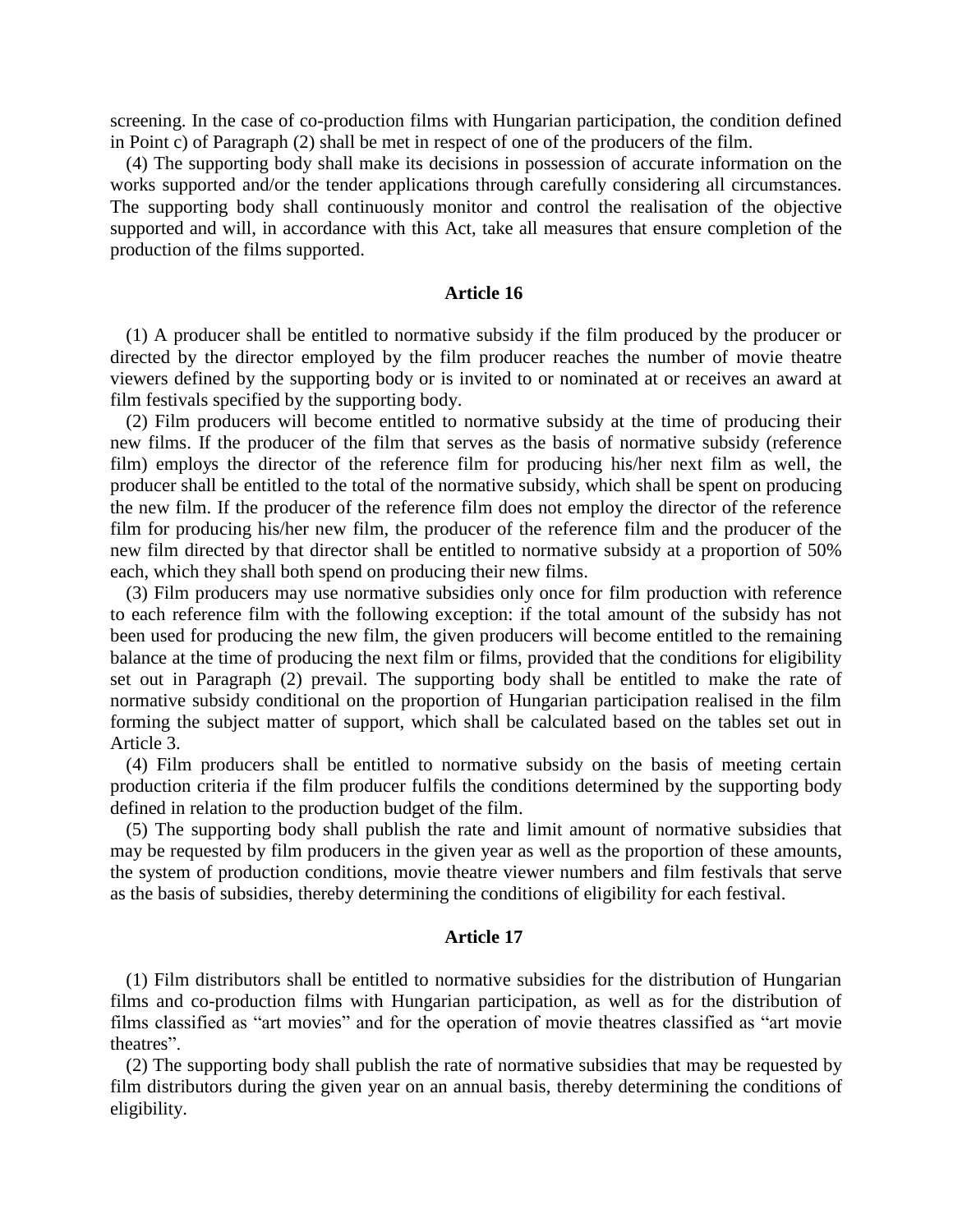(3) In addition to those activities set out in Articles 16-17, the supporting body may grant normative subsidies to other activities defined in Article 12 (3) according to the conditions published by the said body earlier, with regard to all types of films. Motion Picture Public Foundation of Hungary shall grant subsidies in all forms of normative subsidies defined in Articles 16-17, while other supporting bodies may offer these forms of subsidies at their own discretion.

## *Chapter III*

#### *THE MOTION PICTURE AUTHORITY*

## Title 1

The tasks of the Motion Picture Authority

## **Article 18**

(1) The Motion Picture Authority shall perform public administration tasks related to the operation of the motion picture industry, in the course of which it shall perform statutory, control, and service provision activities as defined in this Act.

 $(2)-(3)$ 

#### **Article 19**

(1) The Motion Picture Authority shall perform the following tasks: it shall…

*a)* rate films in accordance with this Act in order to protect minors and apply the sanctions set out in the Act if rating regulations are breached,

*b)* classify films of artistic value or films worthy of support due to their cultural significance as well as movie theatres distributing such films in accordance with this Act,

*c)* keep public records about organisations of the motion picture industry and films that require support under this Act, as well as of films to be distributed,

*d)* classify films for the production of which subsidy, in accordance with this Act, is requested into categories of 'Hungarian film', 'co-production film with Hungarian participation', 'other film with Hungarian participation' or 'other film',

*e)* verify entitlement to use subsidies, and, in accordance with Point 36 of Article 4 of Act LXXXI of 1996 on Corporate Tax and Dividend Tax, issue the subsidy certificate that entitles to tax benefits,

*f)* perform statistical and data provision activities concerning the motion picture industry,

*g)* perform administrative tasks related to the operation of the Motion Picture Coordination Council,

*h*) issue co-production certificates specified in international agreements in accordance with the proceedings set out in such agreements,

*i)* perform other tasks concerning the motion picture industry, as defined by this Act or in other pieces of legislation, based on the authorisation granted in this Act.

(2) With regard to the proceedings specified in Points *a)-e)* of Paragraph (1), the provisions of Act CXL of 2004 on the General Rules of Administrative Proceedings and Services (hereinafter referred to as: Ket.) shall be applied.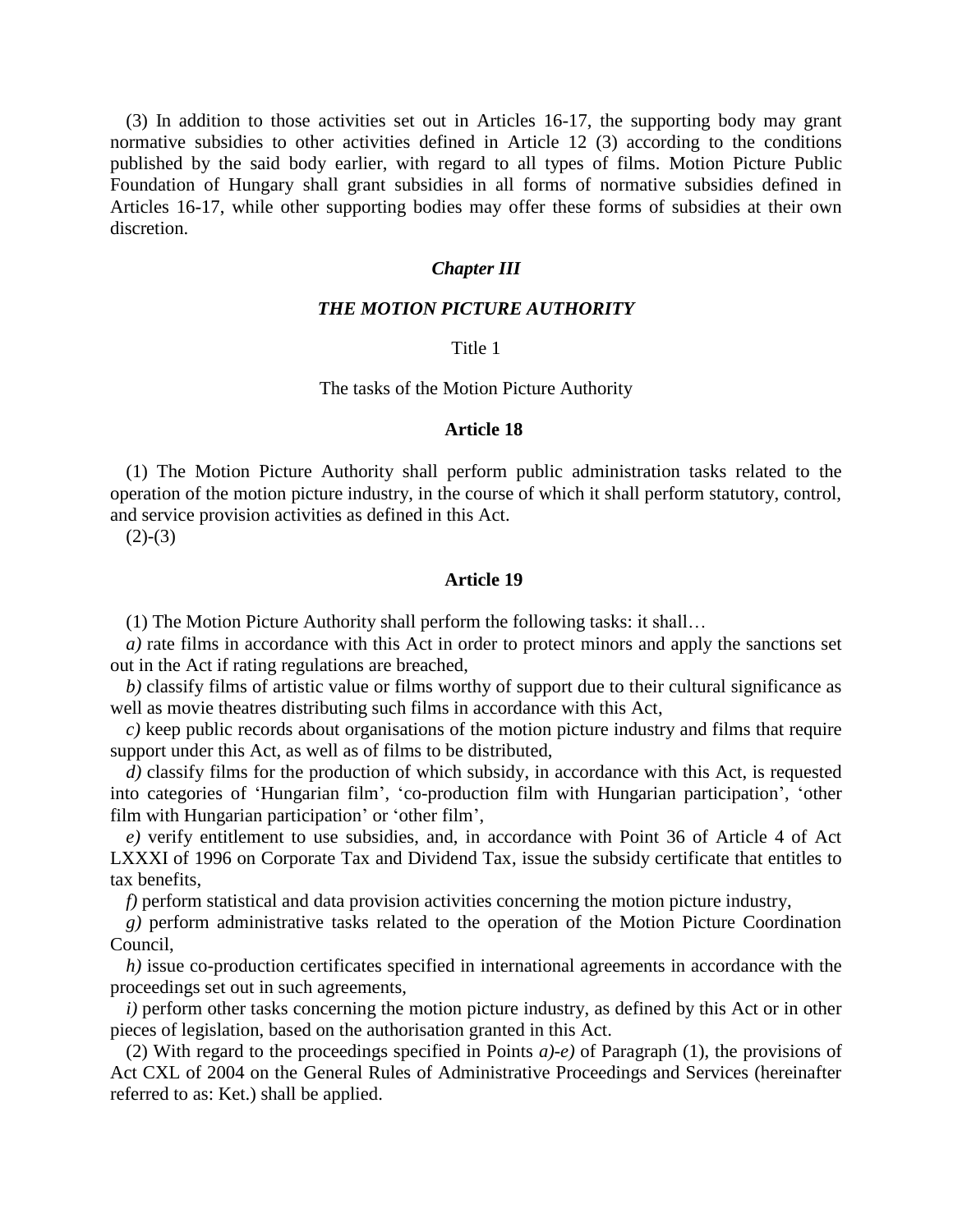(3) Administrative service fees defined by a separate law shall be paid for registration and classification activities performed by the Motion Picture Authority under this Act.

## Title 2

## Rating of Films for the Protection of Minors

### **Article 20**

(1) In order to ensure healthy intellectual and spiritual development of minors, films to be marketed in Hungary shall be classified into the categories defined in Article 21 and this classification shall be published in accordance with the provisions of this Act.

(2) The provisions of Paragraph (1) shall not apply to films shown for no more than ten times over a year that do not enter the film distribution network, presented at nationwide film days (film weeks) or film festivals organised in line with inter-state agreements or by professional organisations.

## **Article 21**

Rating categories for films shall be as follows:

*a)* Films that may be viewed without regard to age restrictions shall be classified into Category

*b)* Films that may awoke fear in viewers of less than twelve years of age or films that cannot be understood or may be misunderstood by viewers of less than twelve years of age, due to their age, shall be classified into Category II. The rating of such films shall be: "parental guidance recommended for viewers of less than twelve years of age".

*c)* Films that are capable of unfavourably influencing the physical, intellectual or moral development of children below the age of sixteen, particularly by indirectly alluding to violence or sexuality, or the dominant component of the topic of which films is a conflict that is resolved violently shall be classified into Category III. The rating of such films shall be: "not suitable for viewers below the age of sixteen".

*d)* Films that are capable of unfavourably influencing the physical, intellectual or moral development of minors, particularly by offering a direct and natural depiction of violence or sexuality as a dominant component, shall be classified into Category IV. The rating of such films shall be: "not suitable for viewers below the age of eighteen".

*e)* Films that are capable of exerting a seriously unfavourable influence on the physical, intellectual or moral development of minors particularly by containing pornography, extreme or unjustified violence shall be classified into Category V. The rating of such films shall be: 'recommended only for adults'.

The Age Restriction Committee

# **Article 22**

The Motion Picture Authority shall establish and operate the Age Restriction Committee, which will make recommendations to the Motion Picture Authority with regard to ratings and the classification of films into categories.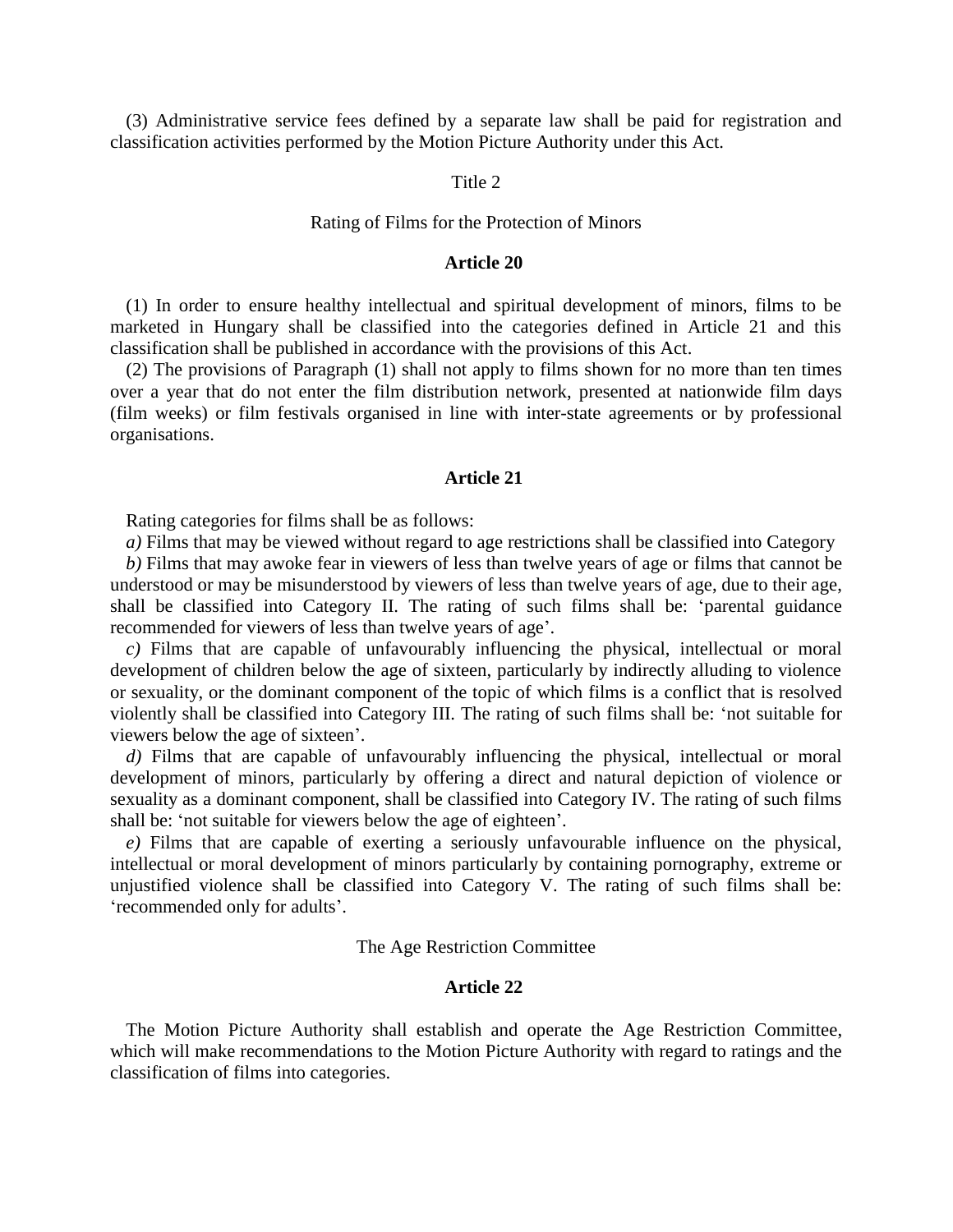#### **Article 23**

(1) The composition of the Age Restriction Committee, which shall consist of seven members, shall be as follows:

*a)* two persons with degrees in psychology, who have professional experience regarding the impact of media on the development of children,

*b)* two persons with degrees in education, who have professional experience in the area of film distribution or motion picture education,

*c)* two persons with university or college degrees, who have professional experience regarding the impact of media on the development of children,

*d*) one representative of the film distributors.

(2) The minister in charge of education, the minister in charge of child and youth protection, the Minister and the National Radio and Television Commission can each delegate one representative with experience in the field of child and youth protection to participate at the meetings of the Age Restriction Committee as experts.

(3) The Motion Picture Authority shall appoint the members specified in Points *a)-c)* of Paragraph (1) through an open tendering procedure; the member specified in Point *d)* shall be delegated to the Age Restriction Committee by the film distributors. Members shall be appointed for a maximum term of three years.

### Publication of Films

### **Article 24**

(1) Film distributors shall, in a conspicuous manner, display the symbol corresponding to the category determined by the Motion Picture Authority at all public screenings of the film, on all data media and/or the packaging and cover of any data media marketed as well as in all communications and advertisements related to the film in accordance with the provisions of a separate law.

(2) If the distributor of the film distributes the film without rating provided by the Motion Picture Authority or if — despite the Motion Picture Authority"s decision — the age restriction symbol is not displayed or falsely displayed, the Motion Picture Authority shall obligate the film distributor and/or the person or organisation responsible for the unlawful situation to pay the respective fine as set out in Article 33/A.

## Title 3

#### Classification of Films in the Interest of Supporting Film Distribution

#### **Article 25**

(1) In order to promote the distribution of films of artistic value or worthy of support due to their cultural significance, the Motion Picture Authority, at the request of the film producer or distributor, may grant "art" classification to films.

(2) The Motion Picture Authority shall, at the operator"s request, grant "art" classification to any movie theatre the operator of which agrees to comply with the conditions defined in a separate law. For movie theatres with more than one auditorium, "art" classification may be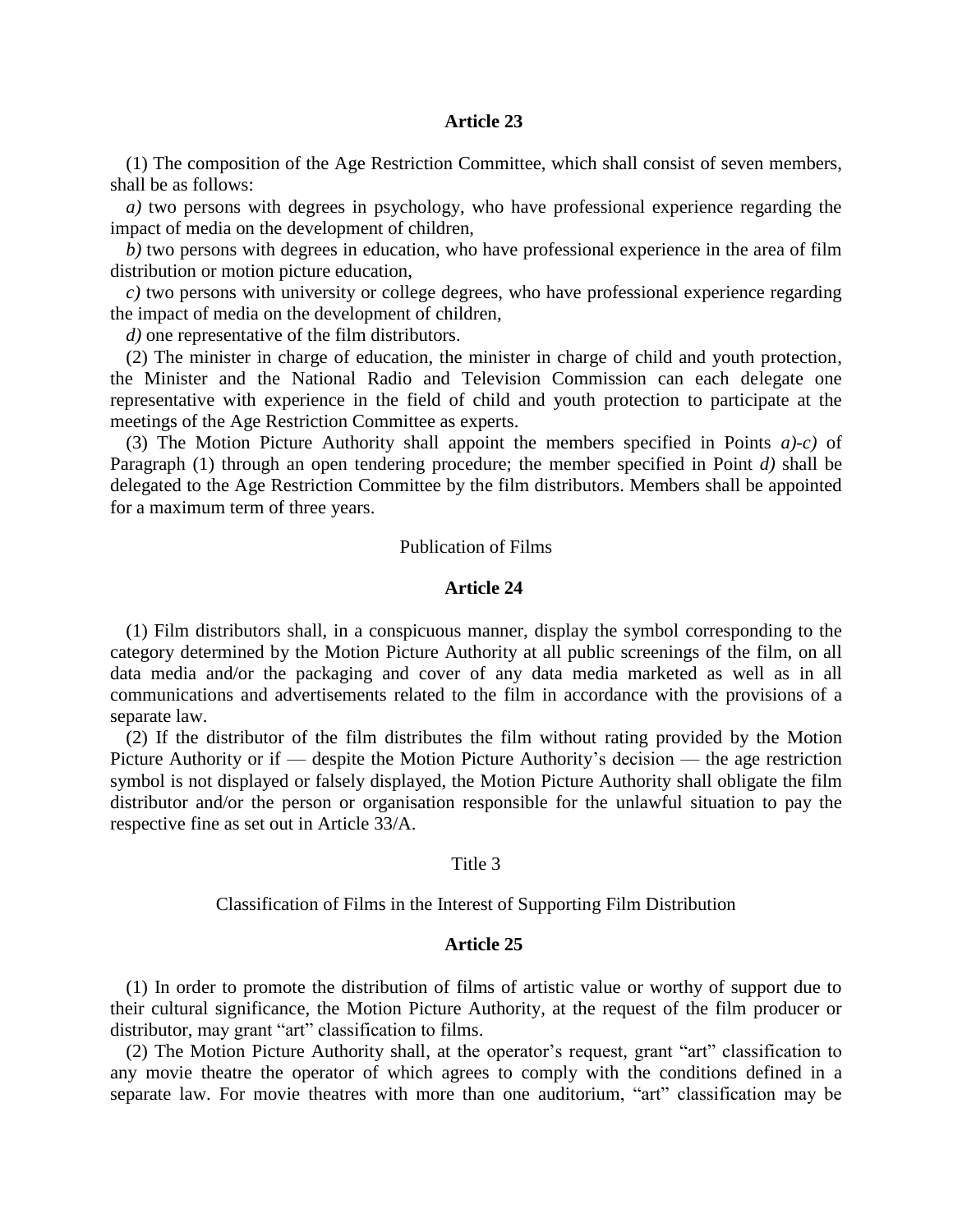awarded to a specific auditorium of the movie theatre if the operator agrees to comply with the conditions applicable to "art" movie theatres in respect of that given auditorium.

#### **Article 26**

(1) A five-member Film Committee, set up by the Motion Picture Authority, shall make recommendations as to classifying films as "art" films. The Motion Picture Authority"s director, following an open tendering procedure, shall appoint members of the Film Committee. Committee members shall have qualification or professional experience in the field of film art, motion picture science or motion picture education. Members shall be appointed for a terms of three years.

(2) The Motion Picture Authority shall classify as "art" films all films to be distributed which:

*a)* contribute to the development of the Hungarian, European or universal audiovisual culture through their artistic value, or

*b)* have received an internationally recognised film award that is contained in the annually updated list published by the Motion Picture Authority, or

*c)* which the Film Committee considers to be of high artistic standard and significant from an artistic or educational aspect.

(3) The Motion Picture Authority shall continuously monitor movie theatres classified as "art" movie theatres and evaluate compliance with the conditions of "art" classification set out in the relevant piece of legislation. The Motion Picture Authority shall revoke the classification if conditions are not met.

#### Title 4

Registration and Classification of Motion Picture Industry Organisations and Works

## **Article 27**

(1) In order to ensure that eligibility to direct or indirect state subsidy can be determined, the Motion Picture Authority shall keep records of

*a)* film producers, film distributors, workshops, and other organisations of the motion picture industry that request subsidies, as well as natural persons who request a subsidy,

*b)* films in the process of preparation or productions that have been granted subsidies, as well as films to be distributed.

(2) Registration shall not be a condition for granting subsidies in the case of organisations and institutions that perform film distribution activities only for educational purposes, for executing library or public collection related tasks, except for public collections specifically related to the motion picture industry. When requesting subsidies, such organisations shall declare that the conditions for exclusion set out in Article 28 (7) do not exist in their respect.

# **Article 28**

(1) Any Hungarian citizen, any persons with the right to move and reside freely as set out in a separate law, any legal person or any business association without a legal personality having a registered seat within the Republic of Hungary or in any of the EEA States may request to be registered if they wish to receive direct or indirect state subsidies.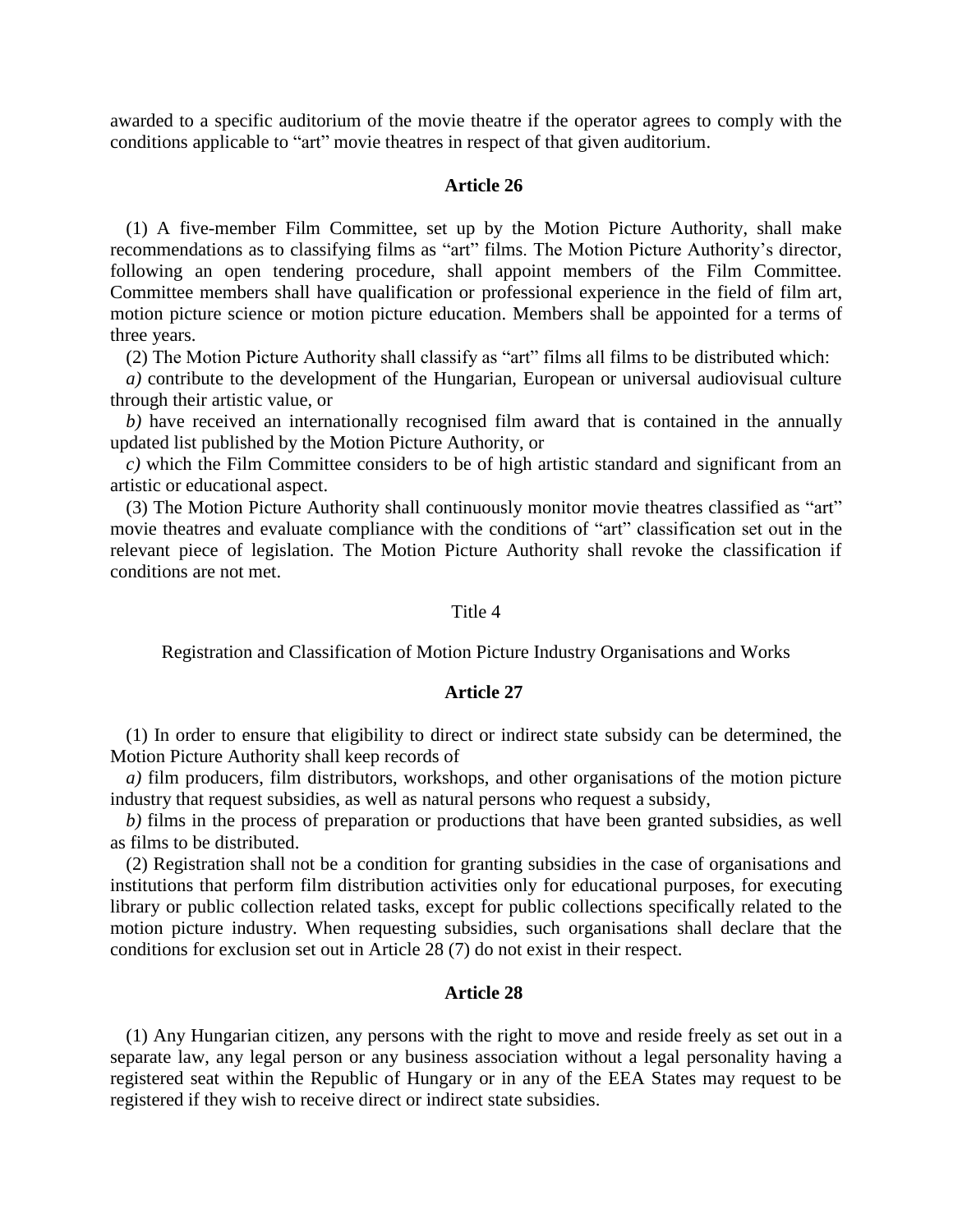(2) If the subsidy is requested by an organisation, the register shall contain the name, registered seat, company registration number or court registration number, and the tax number of the entity requesting a subsidy together with the name and address of its representative.

(3) If a subsidy is requested by a natural person, the register shall contain the name, address, place and date of birth, tax number or tax identification number of the person requesting the subsidy.

(4) The data listed in Paragraphs (2) and (3) shall be reported to the Motion Picture Authority by the party requesting the subsidy together with the application for registration. The Motion Picture Authority shall, in turn, register applicants if the data specified by the law are reported. Changes in the registered data shall be reported to the Motion Picture Authority by the applicant of the subsidy in the manner determined in the relevant separate law.

(5) The register shall include the following data with reference to all parties requesting subsidies:

*a)* the activity for which the applicant requests the subsidy,

*b)* the amount of direct state subsidy used by the applicant, indicating the activity and/or the film supported,

*c)* whether the applicant has accounted for and settled the direct state subsidy used by him/her/it by the deadline and according to the conditions defined by the supporting body, or in the absence of this, the amount of the applicant"s liability outstanding to the supporting body.

(6) The data listed in Paragraph (5) and changes in such data shall be reported to the Motion Picture Authority by the organisation that provides state subsidies.

(7) Applicants who have not accounted for the use of the direct state subsidy allocated to them by the deadline and according to the conditions defined by the supporting body, whose settlement account has not been accepted by the supporting body or who have outstanding overdue liabilities towards the supporting body may not be registered or shall be deleted from the register until they settle their payment obligations to the supporting body. In such cases, registration may be repeated after three years have elapsed following the expiry of the deadline for settlement or payment the earliest, unless the applicant has already paid its liability to the supporting body in the meantime.

(8) For the purposes of this Article, registration of other data necessary for the realisation of the objectives defined by the law may be required by a separate piece of legislation.

## **Article 29**

(1) The Motion Picture Authority shall register all films for the preparation or production of which state subsidies have been used. At registration, the Motion Picture Authority shall examine adherence to the subsidy ratios specified in Article 13 and shall notify the film producer and the supporting organisations concerned if such ratios are exceeded.

(2) The register referred to in Paragraph (1) shall include the planned title of the film being prepared or produced, the name of the party producing the film, the result of the qualification specified in the proceedings set out in Article 31 as well as other data required for realising the objectives specified by law as set out in separate laws. Changes in the registered data shall be reported by the applicant of the subsidy to the Motion Picture Authority in the manner determined in the separate law.

(3) In addition to stipulations set out in Paragraph (1), the Motion Picture Authority shall register all films to be distributed, except for films referred to in Article 20 (2).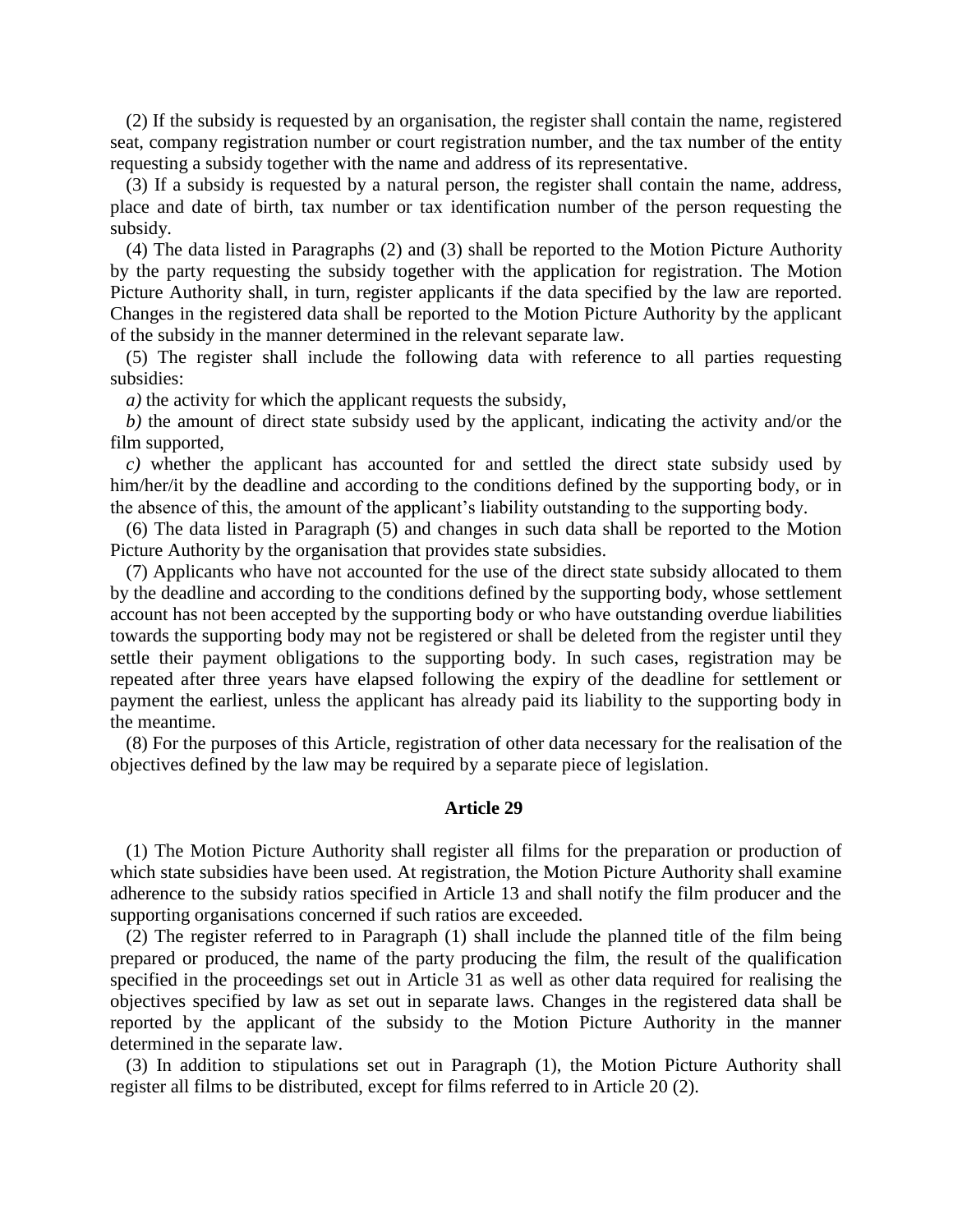(4) The register referred to in Paragraph (3) shall include the title of the film to be distributed, the names of the producer and the distributor of the film, the classifications determined based on the classification proceedings defined in Articles 20 and 25 as well as other data required for realising the objectives defined by this Act as specified in a separate law. These data shall be reported to the Motion Picture Authority by the distributor of the film in the manner set out in a separate law.

### **Article 30**

Data in the Motion Picture Authority's register — particularly the total budget of state subsidised film productions, data regarding state subsidies, and data regarding film distribution as specified in separate laws — shall be considered data of public interest and shall be public, except for personal data.

## **Article 31**

(1) At the film producer"s request, in accordance with the Act, the Motion Picture Authority shall classify all films for the production of which direct state subsidies are requested into one of the following categories:

*a)* Hungarian film,

*b)* co-production film with Hungarian participation,

*c)* other film with Hungarian participation,

*d)* other film.

(2) The classification specified in Paragraph (1) shall be performed by the Motion Picture Authority based on the documents listed in a separate law and submitted by the film producer to the Film Office. The co-production certificate prescribed by the pertaining international agreement shall be issued by the Motion Picture Authority in accordance with the proceedings set out by the agreement.

(3) At the request of the film producer, the Motion Picture Authority shall certify the amount of direct film production costs and direct Hungarian film production costs within the film production budget. When issuing the subsidy certificate, the Motion Picture Authority shall verify adherence to the subsidy ratios set out in Article 13, and, in case such ratios have been exceeded, the Authority shall deduct the unlawfully paid subsidy surplus from the sum determined in the subsidy certificate.

(4) At the request of the party concerned or based on an inquiry of another public administration body, the Motion Picture Authority shall issue a certificate regarding the data included in its register in respect of film producers, film distributors, and organisations of the motion picture industry included in its register.

## **Article 32**

(1) The Motion Picture Authority shall perform data collection and data management tasks necessary for operating the motion picture information system of the National Statistical Data Collection Programme.

(2) The Motion Picture Authority shall combine its registers specified in this Act into a database that can be managed electronically, and shall prepare the regulation for handling the database and shall publish this regulation in "Kulturális Közlöny".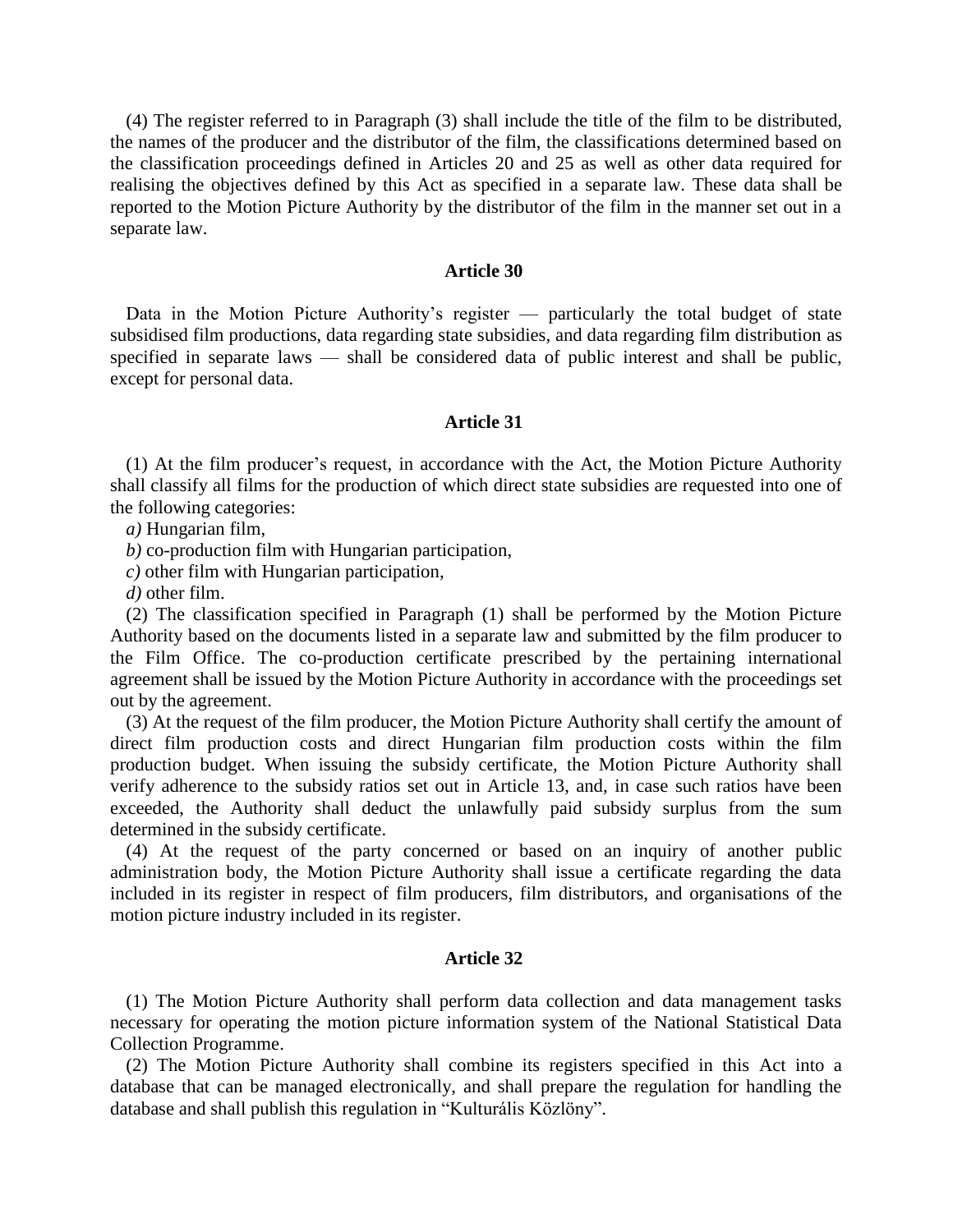(3) At the request of organisations providing subsidies for the motion picture industry, the Motion Picture Authority shall certify settlement of accounts with reference to direct state subsidies based on the data provided by supporting bodies according to Article 28 (5)-(6) with respect to film producers, film distributors and organisations of the motion picture industry included in its registers.

## **Article 33**

(1) The Motion Picture Authority shall provide legal assistance and counsel to natural persons and organisations contacting the Office with reference to issues related to film production, and shall provide opinions on filming contracts and other film production-related agreements submitted to it.

(2) The Motion Picture Authority shall assist film producers, film distributors and organisations of the motion picture industry in establishing international co-production relations, and shall make recommendations to the Minister with respect to the conclusion of international coproduction agreements as well as their content.

(3) The Motion Picture Authority shall give professional recommendations to the Minister in terms of developing a government policy related to domestic and international strategic issues of the motion picture industry and Hungarian participation in the European Union"s audiovisual programmes.

## **Article 33/A**

(1) The amount of the fine referred to in Article 24 (2) can range from HUF 10,000 to HUF 3 million. When determining the amount of the fine, the Motion Picture Authority shall take into account whether the film has been advertised and screened with no age limit restrictions or with false age limit restrictions; what type of publicity the unlawful screening has received; and which category the film is to be classified into in order to protect minors.

(2) In case reporting obligations specified in Article 28 (4) and Article 29 (2) are not fulfilled, the Motion Picture Authority may impose fines on the applicant of the subsidy of an amount ranging from HUF 3,000 to HUF 30,000.

(3) In case reporting obligations specified in Article 29 (4) are not fulfilled, the Motion Picture Authority may impose fines on the distributor of the film of an amount ranging from HUF 10,000 to HUF 100,000.

(4) Unpaid fines shall be considered public debts, which can be collected in a similar manner to the collection of taxes. Collected fines shall be used for the realisation of the objectives of the motion picture industry.

## *Chapter IV*

## *PROTECTION OF NATIONAL FILM ASSETS*

Hungarian National Film Archive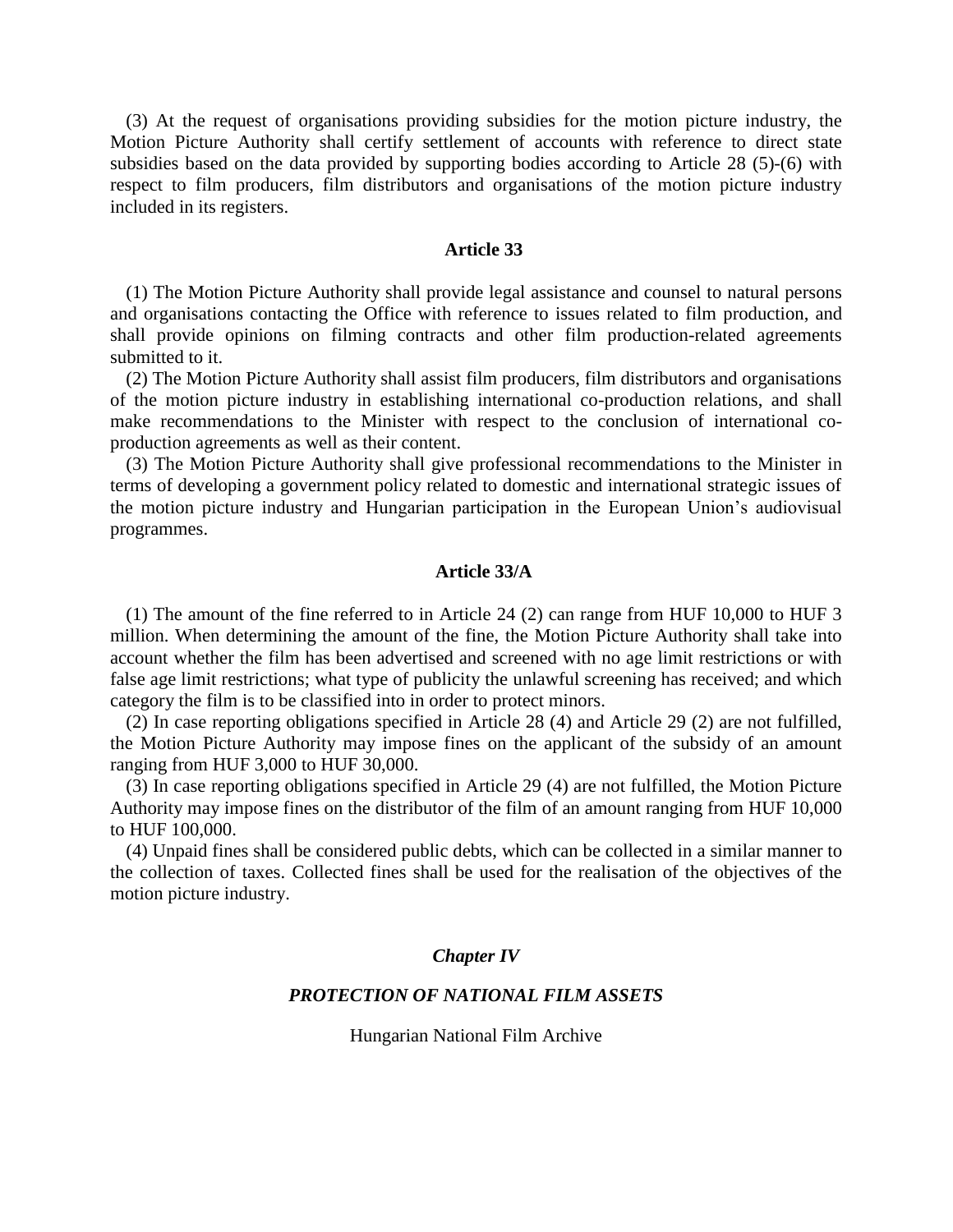# **Article 34**

(1) The Hungarian National Film Archive (hereinafter referred to as: Film Archive) shall be an independent budgetary agency under the supervision by the Minister, which entity shall function as a public collection.

(2) The basic task of the Film Archive is to perform tasks related to the collection, processing and preservation of tangible, written and other documents of the Hungarian as well as universal film culture, to contribute to the development of Hungarian culture through professional services and research activities, and to assist education related to motion picture culture.

(3) The Film Archive shall manage films and video documentaries provided to it in accordance with Government Decree No. 60/1998. (III. 27.) Korm. on the provision and utilisation of archiving-purpose mandatory copies of press products.

(4) The director of the Film Archive shall be appointed and dismissed by the Minister, its rules of organisation and operation shall be approved by the Minister.

#### **Article 35**

(1) The asset trustee"s right concerning national film assets shall be vested in the Film Archive.

(2) The Film Archive shall not sell, transfer or encumber any or all of the national film assets.

(3)

(4) The detailed rules for the efficient and multi-channel distribution of films that form a part of the national film assets, as well as the method for distributing the revenue collected from distribution shall be determined by the Minister and issued in a decree. This shall not affect the enforcement of rights held by right-holders under the Copyright Act.

(5) Within the framework of service provision with reference to mandatory copies, the Film Archive shall use films received for custody or integrated into its collection for archiving or for other purposes only in accordance with the provisions of the Copyright Act.

## *Chapter V*

#### *CLOSING PROVISIONS*

## **Article 36**

(1) This Act shall enter into force on 1st April 2004. Point 15 e) of Article 2 shall enter into force on the date when the international treaty on the accession to the European Union is promulgated.

(2)

(3) Films that are already under distribution at the time of this Act entering into force need not be reclassified according to the provisions of this act in respect of age restrictions or "art" classification, and the previous age restrictions and "art" classifications recognised by the Motion Picture Public Foundation of Hungary shall continue to be applied in their case.

### **Article 37**

(1) The Minister is authorised to determine the following in a decree: